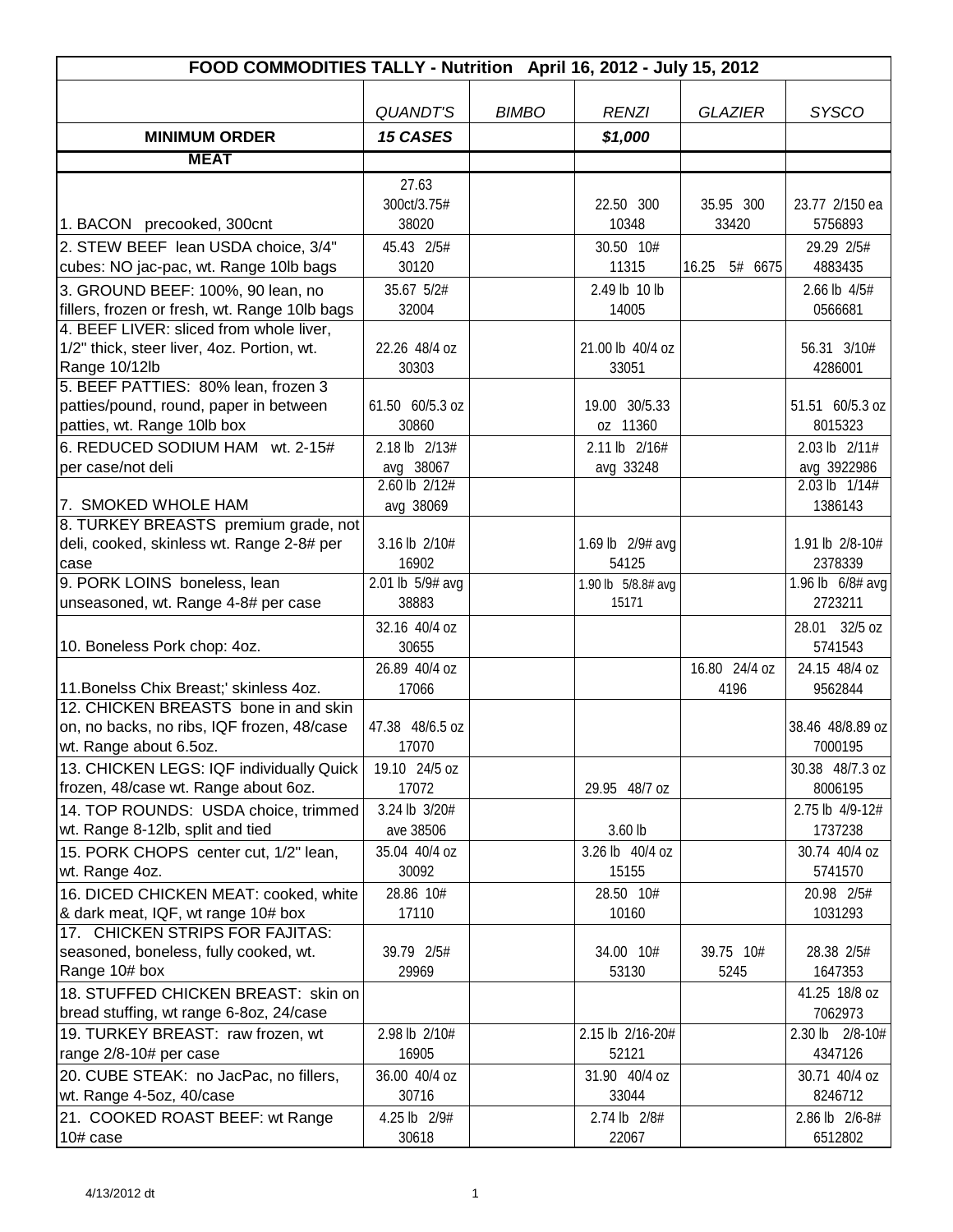|                                                             | <b>QUANDT'S</b>           | <b>BIMBO</b> | <b>RENZI</b>               | <b>GLAZIER</b>          | <b>SYSCO</b>                |
|-------------------------------------------------------------|---------------------------|--------------|----------------------------|-------------------------|-----------------------------|
| 22. SALISBURY STEAK: wt. 4oz, 10#<br>case/JakPac acceptable |                           |              | 21.40 40/4 oz<br>11109     |                         | 43.60 120/4 oz<br>2334480   |
| 23. ITALIAN SAUSAGE LINKS: wt. 4oz.                         | 36.18 2/6#<br>38771       |              | 23.00 40/4 oz              |                         | 20.32 2/5#<br>1968130       |
| 24. PORK BREAKFAST SAUSAGE<br>LINKS, cooked 1oz.            | 23.68 160/1 oz<br>30449   |              |                            |                         | 18.59 1/10 #<br>1488493     |
| 25. BONELESS CHICKEN BREAST                                 | 24.50 2/5#<br>17067       |              |                            | 25.40 24/6 oz<br>793901 | 36.42 48/6 oz<br>9562885    |
| 26. CHICKEN CORDON BLEU                                     | 45.54 36/4 oz<br>17229    |              |                            |                         | 37.39 36/4 oz<br>1624329    |
| 27. PRECOOKED SLICED MEATLOAF<br><b>DELUXE</b>              | 39.50 1/15#<br>30709      |              |                            |                         | 41.44 76/3.15 oz<br>2138121 |
| 28. GROUND TURKEY                                           | 1.28 lb 2/10#<br>17033    |              |                            |                         | 11.96 4/5#<br>7268279       |
| <b>FROZEN MEAT</b>                                          |                           |              |                            |                         |                             |
| 1. PORK BBQ RIBETTES: cooked,<br>100/case                   | 47.17 75/3.2 oz<br>30711  |              | 30.50 60/3.2 oz<br>33023   | 33.15 53/3 oz<br>44530  | 28.94 53/3 oz<br>7154263    |
| 2. BREADED VEAL PATTY with CHEESE:<br>40/case               |                           |              | 28.00 40/4 oz<br>33041     |                         | 33.09 40/4.5 oz<br>1899848  |
| 3. STUFFED PEPPERS W/SAUCE:<br>48/case                      | 60.47 4/63 oz<br>14463    |              |                            |                         | 46.01 4/5 lb<br>2517001     |
| 4. STUFFED CABBAGE W/SAUCE:<br>48/case                      | 74.21 4/12 ct<br>14460    |              | 71.95 4/5.7 lb<br>35160    |                         | 54.97 4/5.7 #<br>8156978    |
| 5. BREADED FISH : uncooked 32/cse<br>comparable to Pier 17  | 40.88 32/5oz<br>19395     |              | 34.00 46/3.6 oz<br>10331   |                         | 36.01 10#<br>2431468        |
| 6. BREADED FISH COOKED 48/CASE                              | 45.30 40/4 oz<br>19440    |              | 22.00 53/3 oz<br>42082     |                         | 44.56 30 lb<br>8945061      |
| 7. UNBREADED VEAL PATTY: 40Z.                               | 31.67 40/4 oz<br>30717    |              |                            |                         | 28.05 40/4 oz<br>9532375    |
| 8. FROZEN MANICOTTI: 60/case 3oz.                           | 32.93 60/2.7 oz<br>16077  |              | 24.50 60/2.7 oz<br>35248   |                         | 24.52 60/2.75 oz<br>1042878 |
| 9. FROZEN STUFFED SHELLS: 20Z.,<br>120/case                 | 38.42 96/2 oz<br>16079    |              | 35.77 120/1.75<br>oz 35249 |                         | 34.71 160/2 oz<br>0082131   |
| 10. PEPPERONI: sliced, 10# case                             | 26.11 10#<br>29942        |              | 25.70 10#<br>21035         | 39.89 10#<br>02563      | 39.86 25#<br>1752062        |
| 11. ITALIAN SAUSAGE CUBES: cooked                           | 23.30 2/5#<br>29938       |              | 21.00 2/5#<br>32081        |                         | 17.45 2/5#<br>8131443       |
| 12. BREADED CHICKEN PATTY: 30Z.,<br>oven ready, white meat  | 26.22 60/3.53 oz<br>17138 |              | 12.70 52/3.1 oz<br>55057   |                         | 11.31 52/3.1 oz<br>6482749  |
| 13. ITALIAN MEATBALLS: 10# BOX                              | 25.67 2/5#<br>29941       |              |                            |                         | 55.29 40#<br>4288577        |
| 14. CUBED PORK                                              | 23.69 2/5#<br>30549       |              |                            |                         | 22.70 10#<br>1534262        |
| 15. PULLED TURKEY                                           | 35.54 10#<br>17017        |              |                            |                         | 37.84 10#<br>7497217        |
| 16. HOT DOGS                                                | 16.07 10#<br>30500        |              |                            |                         | 13.44 10#<br>1073485        |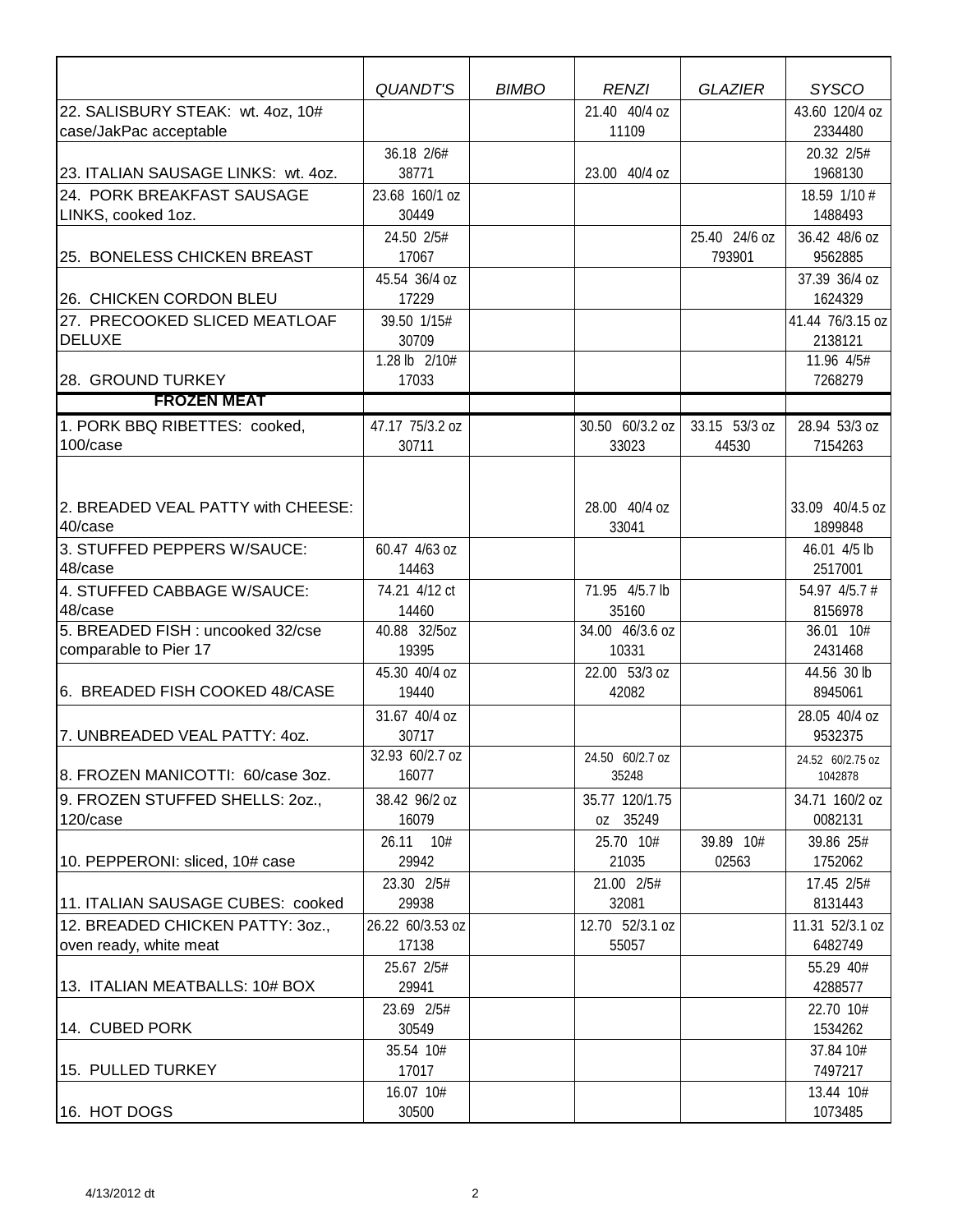|                                 | QUANDT'S                  | <b>BIMBO</b> | <b>RENZI</b>       | <b>GLAZIER</b>             | <b>SYSCO</b>                      |
|---------------------------------|---------------------------|--------------|--------------------|----------------------------|-----------------------------------|
|                                 |                           |              |                    |                            |                                   |
|                                 | 3.83 lb 30# avg           |              |                    |                            |                                   |
| 17. BABY BACK RIBS              | 38189                     |              |                    |                            |                                   |
|                                 | 32.06 107/1.5 oz<br>30505 |              |                    |                            | 21.91 160/1 oz<br>5393236         |
| 18. BREAKFAST TURKEY SAUSAGE    | 37.12 40/4 oz             |              |                    |                            | 84.52 4/10#                       |
| 19. UNBREADED FISH FILLETS 4 oz | 19450                     |              |                    |                            | 8085698                           |
|                                 | 25.86 160/1 oz            |              |                    |                            | 18.90 10#                         |
| 20. BREAKFAST SAUSAGE PATTIES   | 30489                     |              |                    |                            | 7131907                           |
| <b>FISH</b>                     |                           |              |                    |                            |                                   |
|                                 | 49.53 6/66.5 oz           |              |                    |                            | 56.00 6/66.5 oz   51.87 6/66.5 oz |
| 1. TUNA FISH: 4# can            | 3099                      |              |                    | 16003                      | 2742831                           |
| 2. TUNA FISH: 12 oz can         | 59.10 24/12 oz<br>3092    |              |                    | 60.69 24/12.25 oz<br>01164 | 45.35 24/12 oz<br>8524357         |
| <b>EGGS</b>                     |                           |              |                    |                            |                                   |
|                                 | 19.78 10#                 |              | 44.50 25#          | 36.15 20#                  | 25.93 2/10#                       |
| 1. PEELED HARD COOKED: 20#      | 38294                     |              | 28000              | 20123                      | 5826500                           |
|                                 | 42.33 15/2#               |              | 32.50 15/2#        | 36.98 15/2#                | 28.54 15/2#                       |
| 2. PASTEURIZED EGGS: 15/2#      | 38300 liquid              |              | 27022              | 81350                      | 6580932                           |
|                                 | 33.35 200/1 oz            |              |                    |                            | 28.01 200/1 oz                    |
| 3. EGG PATTIES - frozen         | 10078                     |              |                    |                            | 9546797                           |
| <b>PASTA</b>                    |                           |              |                    |                            |                                   |
|                                 | 16.27 10/2#               |              | 14.75 20#          | 19.25 2/10#                | 11.36 20#                         |
| 1. SPAGHETTI                    | 6746                      |              | 84072              | 93663                      | 8836647                           |
| 2. ELBOW MACARONI               | 16.27 10/2#<br>6747       |              | 15.50 20#<br>84073 | 18.60 2/10#<br>41558       | 12.50 20#<br>8644375              |
|                                 | 24.35 2/10#               |              | 14.75 20#          | 17.55 2/10#                | 12.50 20#                         |
| 3. ZITI                         | 6720                      |              | 84074              | 55972                      | 0819439                           |
|                                 | 28.70 2/10#               |              | 11.00 10#          | 17.89 2/10#                | 19.89 2/10#                       |
| 4. SPIRALS: tricolored          | 6896                      |              | 84096              | 61825                      | 4862819                           |
|                                 |                           |              | 12.50 25#          |                            | 11.73 25#                         |
| 5. RICE: par boil               | 14.43 25# 4987            |              | 66014              |                            | 7905441                           |
|                                 | 19.70 12/1#               |              | 14.59 12/1#        |                            | 12.49 10#                         |
| 6. LASAGNA NOODLES              | 6722<br>10.99 10/1#       |              | 76879<br>10.25 10# |                            | 4933164<br>9.15 10#               |
| 7. EGG NOODLES                  | 6739                      |              | 84082              |                            | 0469104                           |
|                                 | 20.66 300/.65 oz          |              |                    |                            | 13.26 220/.58 oz                  |
| 8. FROZEN RAVIOLI               | 16095                     |              |                    |                            | 1314822                           |
| <b>BAKING PRODUCTS</b>          |                           |              |                    |                            |                                   |
|                                 | 16.78 2/25#               |              |                    | 20.20 2/25#                | 16.67 2/25#                       |
| 1. FLOUR                        | 6539                      |              | 7.25 25#           | 1902                       | 8379270                           |
|                                 | 30.57 50#<br>4610         |              | 32.95 50#<br>68395 | 40.00 50#<br>0013          | 35.79 50#<br>4782694              |
| 2. SUGAR, GRANULATED            | 35.35 50#                 |              | 38.95 50#          | 28.78 24/1#                | 37.35 50#                         |
| 3. SUGAR, CONFECTIONERY         | 4608                      |              | 67007              | 5100                       | 1854918                           |
|                                 | 35.36 50#                 |              | 39.95 50#          |                            | 42.97 50#                         |
| 4. SUGAR, BROWN                 | 4603                      |              | 67009              |                            | 1854926                           |
|                                 | 41.53 50#                 |              | 39.15 50#          |                            | 42.52 50#                         |
| 5. SHORTENING                   | 7200                      |              | 77002              |                            | 4132007                           |
|                                 | 41.44 6/gal               |              | 35.85 6/gal        | 42.19 6/gal                | 40.11 6/gal                       |
| 6. VEGETABLE OIL                | 7268                      |              | 30088              | 10162                      | 5633003                           |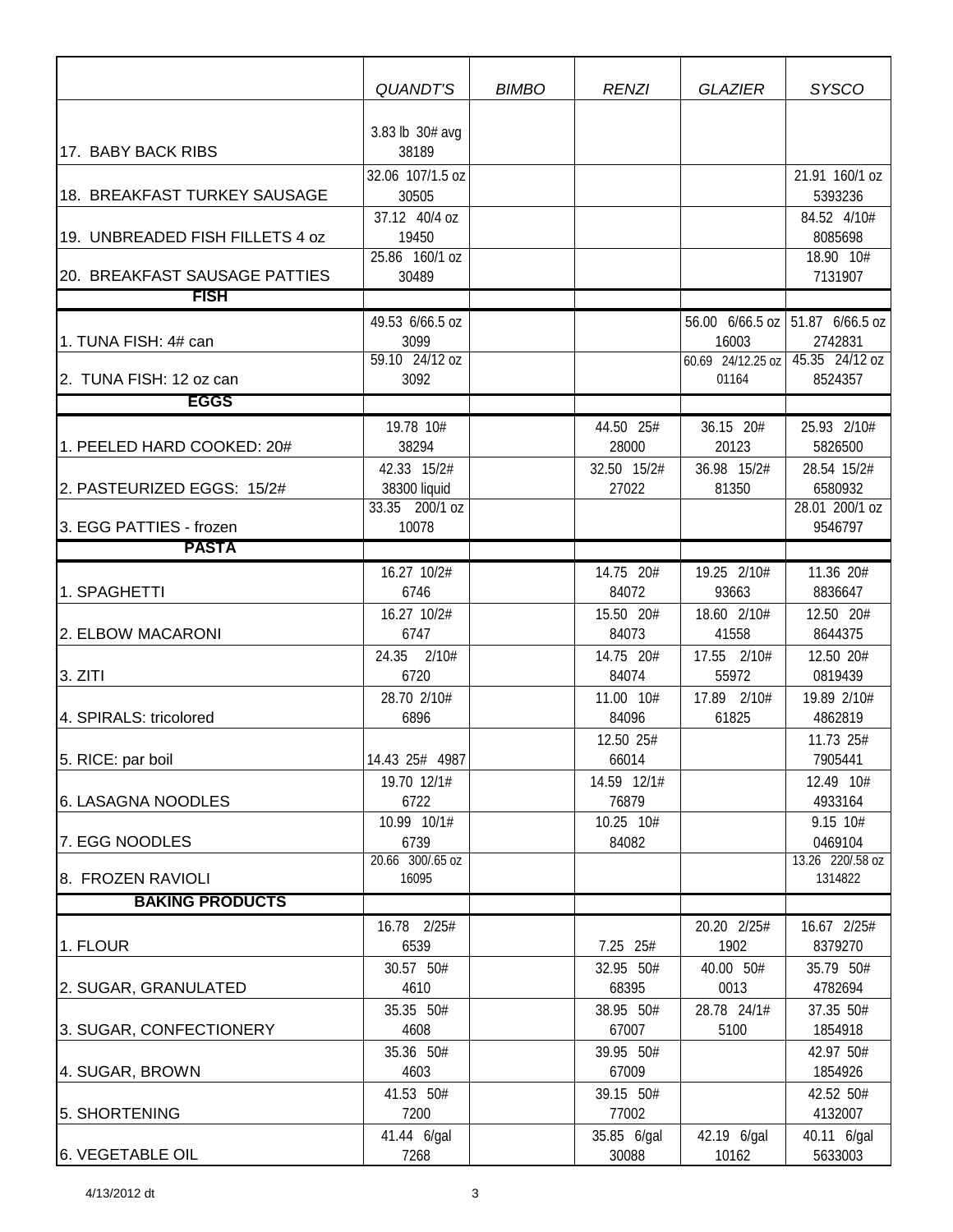|                                 | <b>QUANDT'S</b>    | <b>BIMBO</b> | <b>RENZI</b>        | <b>GLAZIER</b>    | <b>SYSCO</b>               |
|---------------------------------|--------------------|--------------|---------------------|-------------------|----------------------------|
|                                 | 17.97 24/1#        |              | 16.25 24/1#         | 18.66 24/1#       | 16.84 24/1#                |
| 7. CORN STARCH                  | 5206               |              | 91369               | 50530             | 4032991                    |
|                                 | 13.78 12/2#        |              | 14.50 24/1#         |                   | 11.05 12/24 oz             |
| 8. BAKING SODA                  | 4440               |              | 68058               |                   | 4950598                    |
|                                 | 34.62 6/5#         |              | 29.95 6/5#          |                   | 41.75 6/5#                 |
| 9. BAKING POWDER                | 4451               |              | 68064               |                   | 5517701                    |
| 10. COCONUT: unsweetened        |                    |              |                     | 24.20 5/2#<br>787 | 19.92 5/2#<br>4510921      |
|                                 | 49.04 25#          |              |                     |                   | 46.72 25#                  |
| 11. SEMI-SWEET CHOCOLATE CHIPS  | 4468               |              |                     |                   | 5335732                    |
|                                 | 45.78 5# 4819      |              | 91.50 6/1.75#       |                   | 46.89 3/2#                 |
| 12. WALNUTS                     | halves & pieces    |              | 92350               |                   | 4645404                    |
|                                 | 52.15 6/5#         |              | 61.95 6/5#          | 71.88 6/5#        | 66.68 6/5#                 |
| 13. PEANUT BUTTER               | 4124               |              | 92542               | 333266            | 4009189                    |
|                                 | 37.88 12/1.75#     |              | 46.95 4/3.56#       |                   | 55.12 4/3.56#              |
| 14. CHIX STUFFING MIX           | 5045               |              | 65038               |                   | 1958016                    |
|                                 | 55.54 6/5#         |              |                     |                   | 47.70 6/5#                 |
| 15. BRAN MUFFIN MIX             | 6464               |              |                     |                   | 4044020                    |
|                                 | 17.85 2000         |              |                     |                   |                            |
| 16. SALT SUBSTITUTE             | 4665               |              |                     |                   |                            |
|                                 | 58.47 25#          |              |                     |                   |                            |
| 17. PEANUT BUTTER CHIPS         | 4466               |              |                     |                   |                            |
| <b>INDIVIDUAL CEREALS</b>       |                    |              |                     |                   |                            |
|                                 |                    |              |                     |                   | 18.13 96/.75 oz            |
| 1. CHEERIOS - Individual        | 96 6559<br>20.68   |              |                     |                   | 5594049                    |
| 2. CORN FLAKES - Individual     | 20.68 96 6555      |              |                     |                   | 18.13 96/.75 oz<br>5593967 |
|                                 | 20.68 96           |              |                     |                   | 19.23 96/1.25 oz           |
| 3. RAISIN BRAN - Individual     | 6558               |              |                     |                   | 5594015                    |
|                                 | 38.01 96           |              |                     |                   | 20.45 96/5/8 oz            |
| 4. SPECIAL K - Individual       | 6588               |              |                     |                   | 4044699                    |
|                                 | 20.68 96           |              |                     |                   | 18.13 96/.75 oz            |
| 5. RICE CRISPIES - Individual   | 6560               |              |                     |                   | 5594023                    |
|                                 | 43.01 12/28 oz     |              |                     |                   | 19.37 12/28 oz             |
| 6. CREAM OF WHEAT - Bulk        | 6650               |              |                     |                   | 8562639                    |
|                                 | 27.63 12/42 oz     |              |                     |                   | 18.84 144/.98oz            |
| 7. OATMEAL - Individual         | 6646 quick         |              |                     |                   | 8562621                    |
|                                 |                    |              |                     |                   | 26.12 70/1.06 oz           |
| 8. SHREDDED WHEAT - Individual  | 34.53 70 6326      |              |                     |                   | 6199269                    |
| 9. SHREDDED WHEAT - Bulk        |                    |              |                     |                   |                            |
|                                 |                    |              |                     |                   | 48.81 12/12 ct             |
| 10. CREAM OF WHEAT - Individual |                    |              |                     |                   | 5503448                    |
|                                 |                    |              |                     |                   | 18.13 96/1 oz              |
| 11. BRAN FLAKES - Individual    | 34.53 70 6322      |              |                     |                   | 8921132                    |
| <b>DESSERT MIXES</b>            |                    |              |                     |                   |                            |
|                                 |                    |              |                     |                   |                            |
|                                 |                    |              | 55.85 6/5#          |                   |                            |
| 1. BANANA NUT MUFFIN MIX        |                    |              | 28008               |                   |                            |
| 2. BLUEBERRY MUFFIN MIX         | 28.69 6/5#<br>6415 |              | 29.95 6/5#<br>28030 |                   | 61.74 6/78 oz<br>4664504   |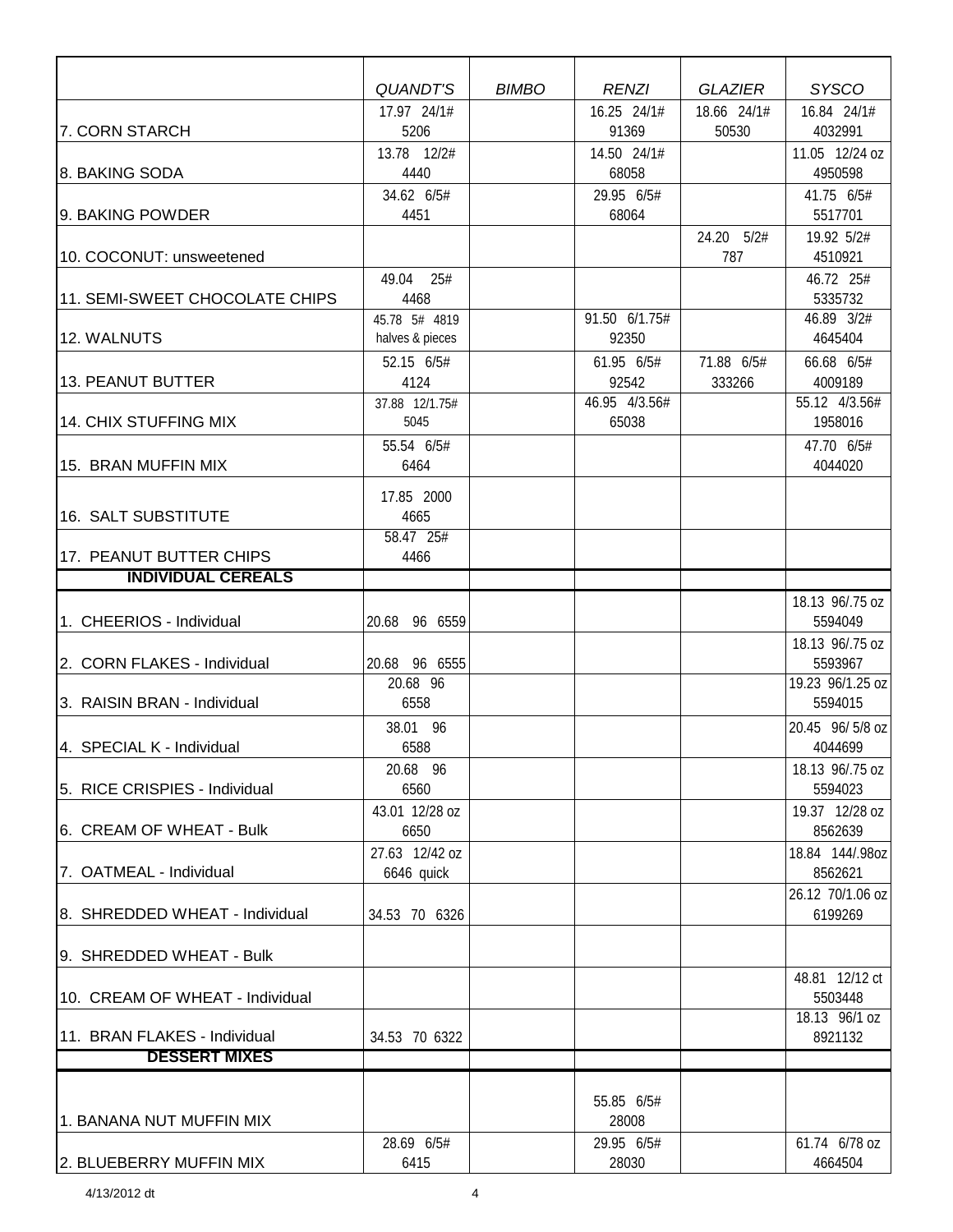|                                       | <b>QUANDT'S</b><br>27.55 6/5#        | <b>BIMBO</b> | <b>RENZI</b><br>28.49 6/5# | <b>GLAZIER</b> | <b>SYSCO</b><br>30.59 6/5#            |
|---------------------------------------|--------------------------------------|--------------|----------------------------|----------------|---------------------------------------|
| 3. BASIC MUFFIN MIX                   | 6414                                 |              | 28231                      |                | 4947958                               |
|                                       | 34.67 6/6#                           |              | 27.95 6/5#                 |                | 22.36 6/5#                            |
| 4. BROWNIE MIX                        | 6505                                 |              | 28038                      |                | 9031584                               |
|                                       | 50.23 12/16 oz                       |              |                            |                | 40.31 12/16 oz                        |
| 5. ANGELFOOD CAKE                     | 6301                                 |              |                            |                | 4045621                               |
|                                       | 29.23 6/5#                           |              |                            |                |                                       |
| 6. SPICE CAKE MIX                     | 6450                                 |              |                            |                |                                       |
|                                       | 61.15 2/10#                          |              |                            |                | 2/11# 49.51 choc                      |
| 7. READY TO SPREAD ICING: MUST BE     | van 6497 / choc                      |              |                            |                | fudge 4158929 /<br>45.58 vanilla      |
| SHELF STABLE CHOCOLATE & VANILLA      | 6496                                 |              |                            |                | 4046124                               |
|                                       |                                      |              |                            |                |                                       |
|                                       | 6/5# 28.12 yel                       |              |                            |                | 6/5# 19.17 yel                        |
|                                       | 6744 / 31.52 choc<br>6442 / 31.01 wh |              |                            |                | 6530406 / 18.79 wh<br>6530422 / 21.73 |
| 8. CAKE MIXES: Yellow/White/Chocolate | 6755                                 |              |                            |                | devils food 6530372                   |
|                                       |                                      |              |                            |                |                                       |
|                                       |                                      |              |                            |                | 60.95 6/5#                            |
| 9. CARROT CAKE MIX                    |                                      |              |                            |                | 4045647                               |
| 10. DIABETIC CAKE MIXES:              | 23.80 6/16 oz                        |              |                            |                | 6/16 oz 21.78                         |
| Yellow/White/Chocolate                | W:6045 / C:6046                      |              |                            |                | Van:6094528 /<br>Choc:6094536         |
|                                       |                                      |              |                            |                | 57.74 6/5#                            |
| 11. SMOOTH SPREAD ICING (add water)   |                                      |              |                            |                | 4046116                               |
|                                       |                                      |              |                            |                | 59.70 6/24 oz                         |
| 12. EGG CUSTARD - No Bake             |                                      |              |                            |                | 5586086                               |
|                                       |                                      |              |                            |                |                                       |
|                                       |                                      |              |                            |                | 67.25 6/4#                            |
| 13. CHEESECAKE                        |                                      |              |                            |                | 1678481                               |
|                                       | 28.13 6/5#                           |              |                            |                | 30.78 6/5#                            |
| 14. GINGERBREAD MIX                   | 6446<br>25.76 6/5#                   |              |                            |                | 8946451<br>18.67 6/5#                 |
| 15. CORN MUFFIN MIX                   | 6413                                 |              |                            |                | 4906459                               |
| <b>COOKING PRODUCTS</b>               |                                      |              |                            |                |                                       |
|                                       | 39.52 6/1#                           |              | 48.95 12/1#                |                |                                       |
| 1. BEEF SOUP BASE LOW SODIUM          | 8780                                 |              | 57716                      |                |                                       |
|                                       | 39.52 6/1#                           |              | 42.95 12/1#                |                | 41.42 12/12 oz                        |
| 2. CHICKEN SOUP BASE LOW SODIUM       | 8782                                 |              | 57715                      |                | 5199039                               |
|                                       | 36.25 6/.5 gal                       |              | 45.59 5 gal                |                | 34.56 6/.5 gal                        |
| 3. SOY SAUCE LOW SODIUM               | 1561                                 |              | 91541                      |                | 4897641                               |
| 4. PORK GRAVY MIX                     | 34.23 8/1#<br>8746                   |              | 30.59 8/1#<br>57709        |                | 21.35 6/11.3 oz<br>9829748            |
|                                       | 35.59 8/1#                           |              | 22.70 8/15 oz              |                | 23.52 8/15 oz                         |
| 5. TURKEY GRAVY MIX                   | 8758                                 |              | 28430                      |                | 6799787                               |
|                                       | 57.64 6/10#                          |              | 24.95 6/10#                |                | 61.78 6/10#                           |
| 6. SAUSAGE GRAVY                      | 6805                                 |              | 10625                      |                | 4958542                               |
|                                       | 18.21 4/gal                          |              |                            |                | 19.42 4/gal                           |
| 7. WORCESTERSHIRE SAUCE               | 5814                                 |              |                            |                | 4007894                               |
|                                       | 25.55 6/5#                           |              |                            |                | 18.96 6/5#                            |
| 8. PANCAKE MIX                        | 6432                                 |              |                            |                | 5301643                               |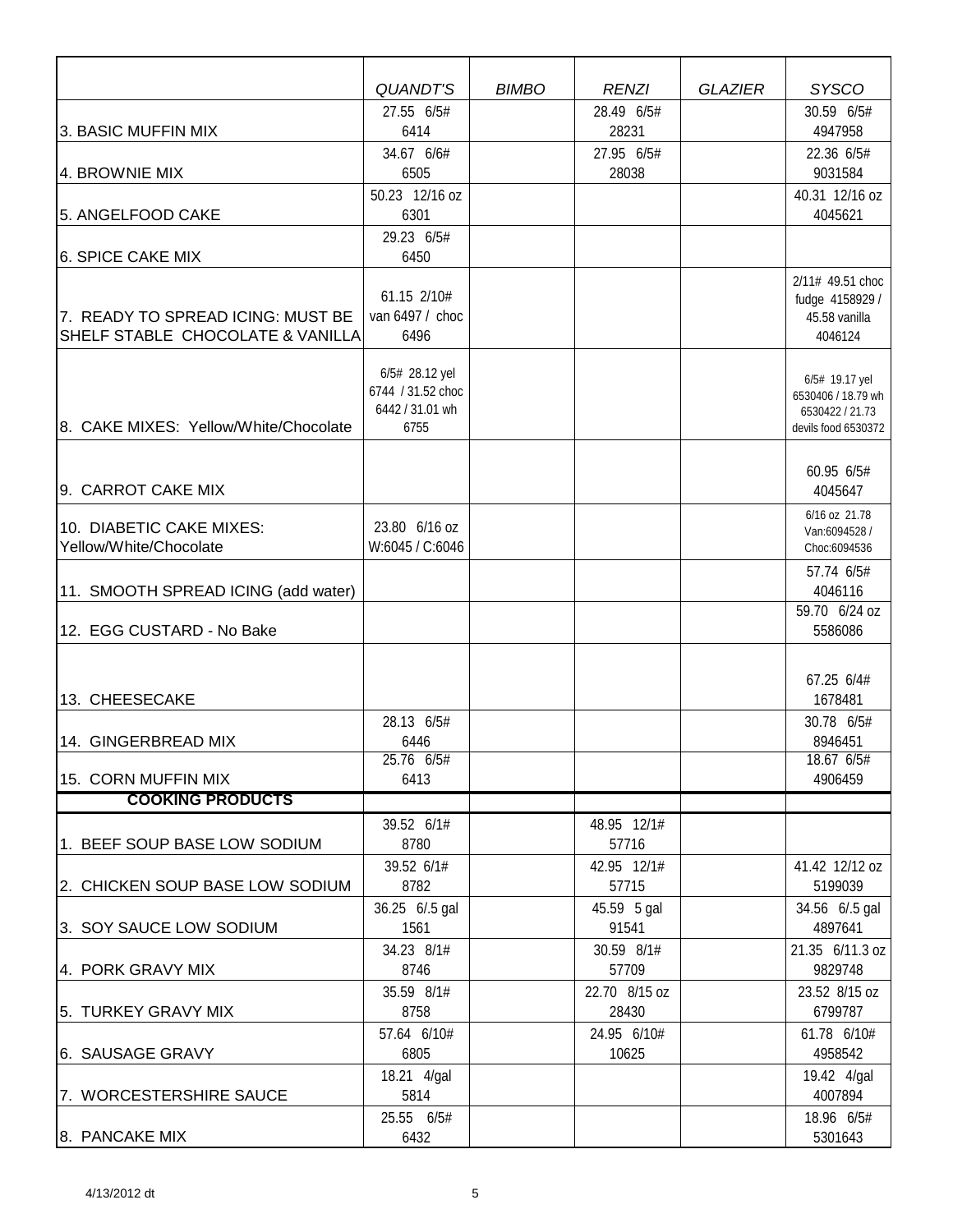|                                                   | <b>QUANDT'S</b>        | <b>BIMBO</b> | <b>RENZI</b>         | <b>GLAZIER</b>     | <b>SYSCO</b>               |
|---------------------------------------------------|------------------------|--------------|----------------------|--------------------|----------------------------|
|                                                   | 47.61 6/5#             |              |                      |                    | 18.30 6/5#                 |
| 9. BISQUICK MIX                                   | 6502                   |              |                      |                    | 8463895                    |
| 10. INSTANT BROTH & SEASONING -<br><b>BEEF</b>    |                        |              |                      |                    |                            |
| 11. INSTANT BROTH & SEASONING -<br><b>CHICKEN</b> |                        |              |                      |                    |                            |
|                                                   | 27.39 12/49 oz         |              |                      |                    | 23.61 12/49 oz             |
| 12. BEEF BROTH                                    | 8562                   |              |                      |                    | 5568233                    |
|                                                   | 38.19 12/5#            |              |                      |                    | 37.00 12/5#                |
| 13. CHICKEN GRAVEY                                | 6825                   |              |                      |                    | 4220364                    |
| 14. CHICKEN BROTH                                 | 26.98 12/49 oz<br>8561 |              |                      |                    | 23.59 12/49 oz<br>5568241  |
|                                                   |                        |              |                      |                    |                            |
| 15. THICK-IT INSTANT HEALTHCARE                   | 47.56 200/.5 oz        |              |                      |                    | 12.74 100/6.5              |
| <b>FOOD THICKENER - PC</b>                        | 5211                   |              |                      |                    | gm 0101758                 |
| 16. THICK-IT INSTANT HEALTHCARE                   | 81.84 25#              |              |                      |                    | 59.37 25#                  |
| <b>FOOD THICKENER - Bulk</b>                      | 3216                   |              |                      |                    | 0102194                    |
| <b>SALAD DRESSINGS</b>                            |                        |              |                      |                    |                            |
|                                                   | 38.31 4/gal            |              | 36.00 4/gal          |                    | 30.34 4/gal                |
| 1. SALAD DRESSING Low Fat Ranch                   | 8309                   |              | 56077                |                    | 4086575                    |
|                                                   |                        |              | 24.95 4/gal          |                    | 21.06 4/gal                |
| 2. SALAD DRESSING Low Fat French                  |                        |              | 56050                |                    | 4086567                    |
| 3. SALAD DRESSING Low Fat Thousand<br>Island      |                        |              | 45.95 4/gal<br>56060 |                    |                            |
| 4. SALAD DRESSING Low Fat Golden                  | 24.51 4/gal            |              | 21.00 4/gal          |                    | 22.56 4/gal                |
| Italian                                           | 8306                   |              | 56025                |                    | 4488946                    |
| <b>SPICES</b>                                     |                        |              |                      |                    |                            |
|                                                   | 44.75 6/25 oz          |              |                      |                    | 11.27 5#                   |
| 1. GARLIC 1.5#                                    | 9361                   |              |                      | 5.70 16 oz 432     | 6713507                    |
|                                                   | 47.38 6/16 oz          |              | 32.95 5#             |                    | 41.50 6/18 oz              |
| 2. PEPPER $1#$                                    | 9304                   |              | 68260                | 8.55 16 oz 472     | 6639827                    |
|                                                   | 32.89 6/5 oz           |              |                      | $3.50\;6.5$ oz     | 13.42 5#                   |
| 3. BASIL LEAVES 5.5 oz                            | 9303                   |              |                      | 402                | 6461982                    |
| 4. CHIVES, DRIED 1.12 oz                          | 35.77 6/1 oz<br>9311   |              |                      | 4.55 1.5 oz<br>418 | 24.04 6/1.35 oz<br>5913694 |
|                                                   | 46.34 3/10 oz          |              |                      |                    | 28.08 3/10 oz              |
| 5. PARSLEY FLAKES 11 oz                           | 9342                   |              |                      | 9.42 10 oz 468     | 5229265                    |
|                                                   | 62.72 6/3#             |              |                      |                    | 34.48 6/2#                 |
| 6. ONIONS 3# dehydrated                           | 1856                   |              |                      |                    | 5865498                    |
|                                                   | 70.31 6/12 oz          |              |                      | 4.88 14.5 oz       | 35.64 6/12 oz              |
| 7. POULTRY SEASONING 10 oz                        | 9352                   |              |                      | 486                | 5229562                    |
|                                                   | 22.94 6/16 oz          |              |                      |                    | 30.18 6/20 oz              |
| 8. CHILI POWDER                                   | 9317                   |              |                      | 6.48 18 oz 416     | 9806498                    |
| 9. MRS. DASH SALT SUBSTITUTE                      | 36.60 500<br>9375      |              |                      |                    |                            |
|                                                   |                        |              |                      |                    |                            |
| <b>SOUP</b>                                       | 42.23 12/5 lb          |              | 33.95 12/5#          |                    |                            |
| 1. CR MUSHROOM LO-SO #5 CAN                       | 3492                   |              | 11890                |                    |                            |
|                                                   | 40.72 12/5 lb          |              |                      |                    | 34.42 12/50oz              |
| 2. TOMATO LO-SO #5 CAN                            | 3498                   |              |                      |                    | 4146445                    |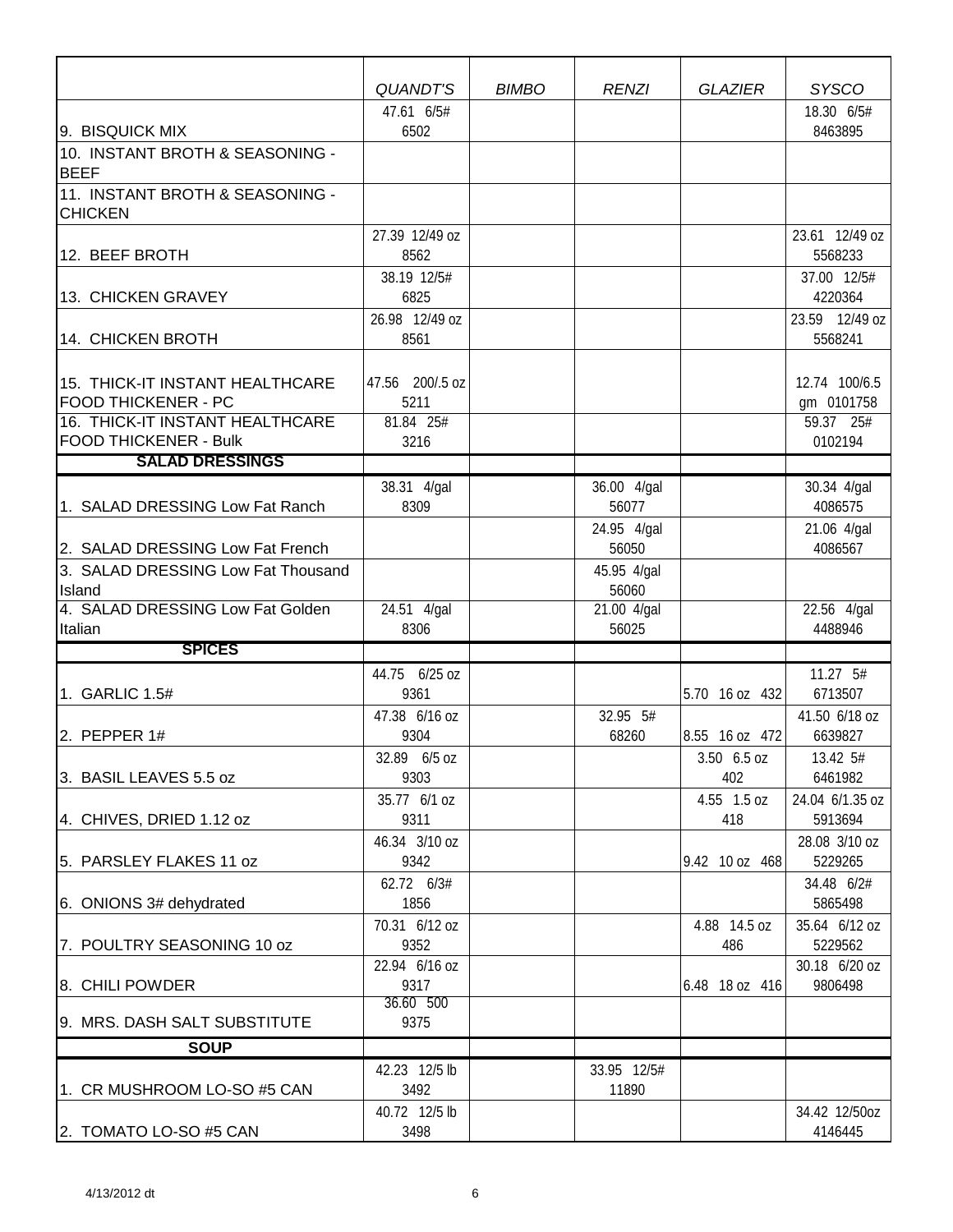|                                             | QUANDT'S                                                          | <b>BIMBO</b> | <b>RENZI</b>             | <b>GLAZIER</b> | <b>SYSCO</b>                                                                     |
|---------------------------------------------|-------------------------------------------------------------------|--------------|--------------------------|----------------|----------------------------------------------------------------------------------|
| 3. CHICKEN NOODLE LO-SO                     | 18.49 24/7.25 oz<br>3505                                          |              | 19.59 24/7.5 oz<br>76569 |                | 17.26 24/7.25 oz<br>4104469                                                      |
| 4. VEGETABLE LO-SO                          |                                                                   |              |                          |                | 17.24 24/7.25 oz<br>4013108                                                      |
| 5. TOMATO LO-SO                             | 17.83 24/7.25<br>oz 3510                                          |              | 16.95 24/7.5 oz<br>36994 |                | 15.74 24/7.25 oz<br>4013066                                                      |
| 6. CREAM OF CHICKEN SOUP                    |                                                                   |              |                          |                |                                                                                  |
| 7. CREAM OF MUSHROOM SOUP                   | 19.19 24/7.25<br>oz 3509                                          |              |                          |                | 16.94 24/7.25 oz<br>4013041                                                      |
| <b>FROZEN DESSERTS</b>                      |                                                                   |              |                          |                |                                                                                  |
| 1. APPLE PIE RAW                            | 27.39 6/46 oz<br>12956                                            |              | 25.95 6/10"<br>48015     |                | 21.45 6/46 oz<br>1972744                                                         |
| 2. APPLE PIE BAKED                          | 37.60 6/38 oz<br>12942                                            |              | 32.95 6/10"<br>48336     |                | 28.37 6/48 oz<br>9787748                                                         |
| 3. APPLE PIE SUGAR FREE                     | 37.63 6/46 oz<br>13025                                            |              |                          |                | 28.79 6/46 oz<br>1037639                                                         |
| 4. CHERRY PIE RAW                           | 51.99 6/47 oz<br>12949                                            |              |                          |                | 29.23 6/46 oz<br>1972702                                                         |
| 5. DIET SUGAR FREE CHERRY PIE               | 51.60 6/46 oz<br>13024<br>41.84 6/46 oz                           |              |                          |                | 30.76 6/46 oz                                                                    |
| 6. BLUEBERRY PIE RAW                        | 12959                                                             |              |                          |                | 1972728                                                                          |
| 7. DIET SUGAR FREE BLUEBERRY PIE            | 51.53 6/46 oz<br>13030                                            |              |                          |                |                                                                                  |
| 8. CREAM PIES:                              | 31.10 6/27 oz choc<br>12983 / bana 12984 /<br>4/42 oz cocon 12800 |              |                          |                | 6/27 oz 25.87<br>choc: 9789686 / 25.02<br>bana: 9788936 / 25.07<br>cocon:9809294 |
| 9. FRUIT OF THE FOREST PIE                  | 45.31 6/48 oz<br>12950                                            |              |                          |                | 37.11 6/48 oz<br>9785601                                                         |
|                                             | 30.92 6/43 oz                                                     |              |                          |                | 26.56 6/46 oz                                                                    |
| 10. STRAWBERRY RHUBARB PIE                  | 12516                                                             |              |                          |                | 9785312                                                                          |
| 11. CARROT CAKE premade, 3<br>sheets/box    | 66.29 4/12x16<br>12953                                            |              |                          |                | 45.75 4/99 oz<br>2296507                                                         |
| 12. OATMEAL COOKIES - ready to bake         | 35.72 240/1 oz<br>13399<br>28.83 4/46 oz                          |              |                          |                | 39.33 320/1 oz<br>7040538<br>28.14 6/38 oz                                       |
| 13. LEMON PIE                               | 13012                                                             |              |                          |                | 9788522                                                                          |
| 14. BOSTON CREAM PIE                        | 35.57 6/30 oz<br>13001<br>20.43 5#                                |              |                          |                | 27.67 6/33 oz<br>1972090<br>31.44 200/.75 oz                                     |
| 15. DIABETIC COOKIES - ready to bake        | 13005                                                             |              |                          |                | 5754403                                                                          |
| 16. VANILLA ICE CREAM - individual          | 6.05 24/4 oz<br>10691                                             |              |                          |                | 21.48 96/4 oz<br>2220200                                                         |
| 17. CHOCOLATE ICE CREAM - individual        | 6.05 24/4 oz<br>10692                                             |              |                          |                | 21.48 96/4 oz<br>2220226                                                         |
| 18. NSA VANILLA ICE CREAM - individual      | 6.71 24/4 oz<br>10695                                             |              |                          |                | 5.18 24/4 oz<br>2376770                                                          |
| 19. NSA CHOCOLATE ICE CREAM -<br>individual | 6.71 24/4 oz<br>10694                                             |              |                          |                | 5.18 24/4 oz<br>7769383                                                          |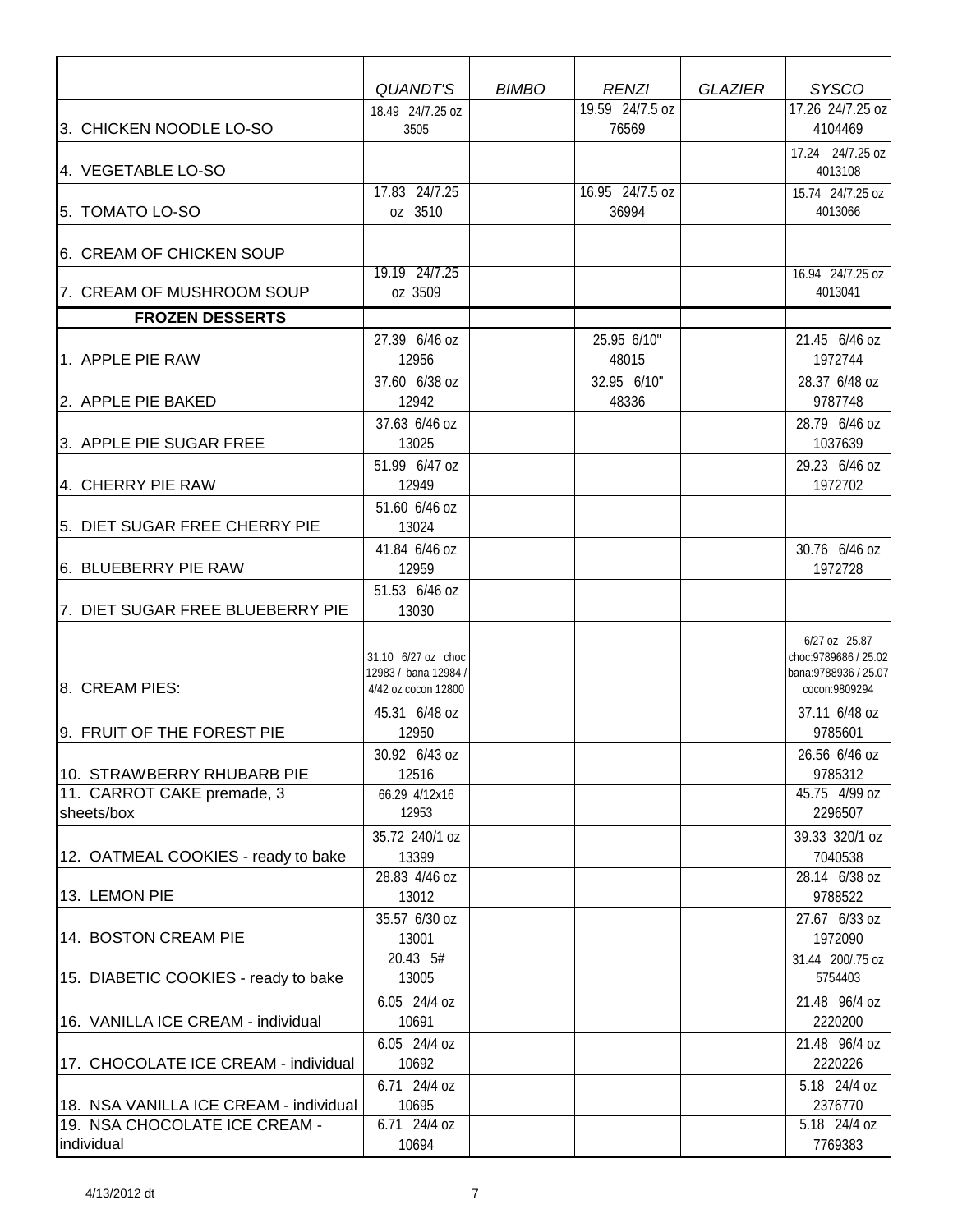|                                                 | QUANDT'S                | <b>BIMBO</b> | <b>RENZI</b>             | <b>GLAZIER</b>       | <b>SYSCO</b>               |
|-------------------------------------------------|-------------------------|--------------|--------------------------|----------------------|----------------------------|
| <b>JUICES</b>                                   |                         |              |                          |                      |                            |
| 1. ORANGE                                       | 24.38 12/46 oz<br>2605  |              | 22.79 12/46 oz<br>47057  |                      | 20.81 12/46 oz<br>8910541  |
| 2. PINEAPPLE                                    | 28.58 12/46 oz<br>3012  |              | 23.50 12/46 oz<br>47058  |                      | 20.42 12/46 oz<br>5748827  |
| 3. APPLE                                        | 17.07 12/46 oz<br>2600  |              | 19.95 12/46 oz<br>47050  |                      | 18.32 12/46 oz<br>8910537  |
| 4. TOMATO                                       | 15.26 12/46 oz<br>2680  |              | 13.95 12/46 oz<br>47060  |                      | 12.62 12/46 oz<br>4081584  |
|                                                 | 25.15 12/46 oz          |              | 25.95 12/46 oz           |                      | 22.48 12/46 oz             |
| 5. CRANBERRY                                    | 3013<br>25.04 48/5.5 oz |              | 47052<br>23.59 48/5.5 oz |                      | 8910558<br>21.38 48/5.5 oz |
| 6. V-8 EZO LO SO, low sodium                    | 2693                    |              | 47331                    |                      | 5142187                    |
| 7. ORANGE JUICE EZO                             | 20.58 48/5.5 oz<br>2640 |              | 17.95 48/6 oz<br>47049   |                      | 17.24 48/5.5 oz<br>4164018 |
| 8. CRANBERRY EZO                                | 18.15 48/5.5 oz<br>2617 |              | 17.57 48/5.5 oz<br>47345 |                      | 16.95 48/5.5 oz<br>4164364 |
| 9. GRAPEFRUIT EZO                               | 19.69 48/5.5 oz<br>2624 |              | 19.25 48/5.5 oz<br>47047 |                      | 15.97 48/5.5 oz<br>4164026 |
| 10. PINEAPPLE EZO                               | 18.88 48/6 oz<br>2653   |              | 16.95 48/5.5 oz<br>47048 |                      | 17.49 48/6 oz<br>4121950   |
| 11. APPLE EZO                                   | 13.91 48/4 oz<br>2625   |              |                          |                      | 19.15 48/5.5 oz<br>4164034 |
| 12. GRAPE JUICE                                 | 26.22 12/46 oz<br>2628  |              |                          |                      | 22.01 12/46 oz<br>8910566  |
| 13. PC GRAPE JUICE 5.5 oz                       | 19.47 48/5.5 oz<br>2639 |              |                          |                      | 17.05 48/5.5 oz<br>4164497 |
| 14. EZO TOMATOE JUICE                           | 15.91 48/6 oz<br>2683   |              |                          |                      | 14.03 48/6 oz<br>5161658   |
| 15. NO SUGAR JUICE - APPLE                      |                         |              |                          |                      |                            |
| 16. NO SUGAR JUICE - ORANGE                     |                         |              |                          |                      |                            |
| 17. NO SUGAR JUICE - GRAPE                      |                         |              |                          |                      |                            |
| 18. NO SUGAR JUICE - PINEAPPLE                  |                         |              |                          |                      |                            |
| <b>BULK PRODUCTS</b>                            |                         |              |                          |                      |                            |
| 1. TOMATO CATSUP                                | 21.01 6/10#<br>1484     |              | 19.20 6/10#<br>57081     | 24.40 6/10#<br>20721 | 19.24 6/10#<br>4005989     |
| 2. SLICED BEETS                                 | 23.69 6/10#<br>1340     |              | 23.59 6/10#<br>62065     | 30.79 6/10#<br>10419 | 18.29 6/10#<br>0173740     |
| 3. DICED BEETS                                  | 25.35 6/10#<br>1334     |              | 23.95 6/10#<br>62067     | 31.20 6/10#<br>3245  | 21.03 6/10#<br>4109328     |
| 4. SPAGHETTI SAUCE, comparable to<br>Angela Mia | 36.10 6/10#<br>6778     |              | 19.95 6/10#<br>57336     | 28.80 6/10#<br>50130 | 20.51 6/10#<br>8173423     |
| 5. GREEN PEPPERS                                |                         |              |                          |                      | 35.83 6/10#<br>4189247     |
| 6. RED PEPPERS                                  | 38.84 6/10#<br>1981     |              | 40.80 6/10#<br>59000     |                      |                            |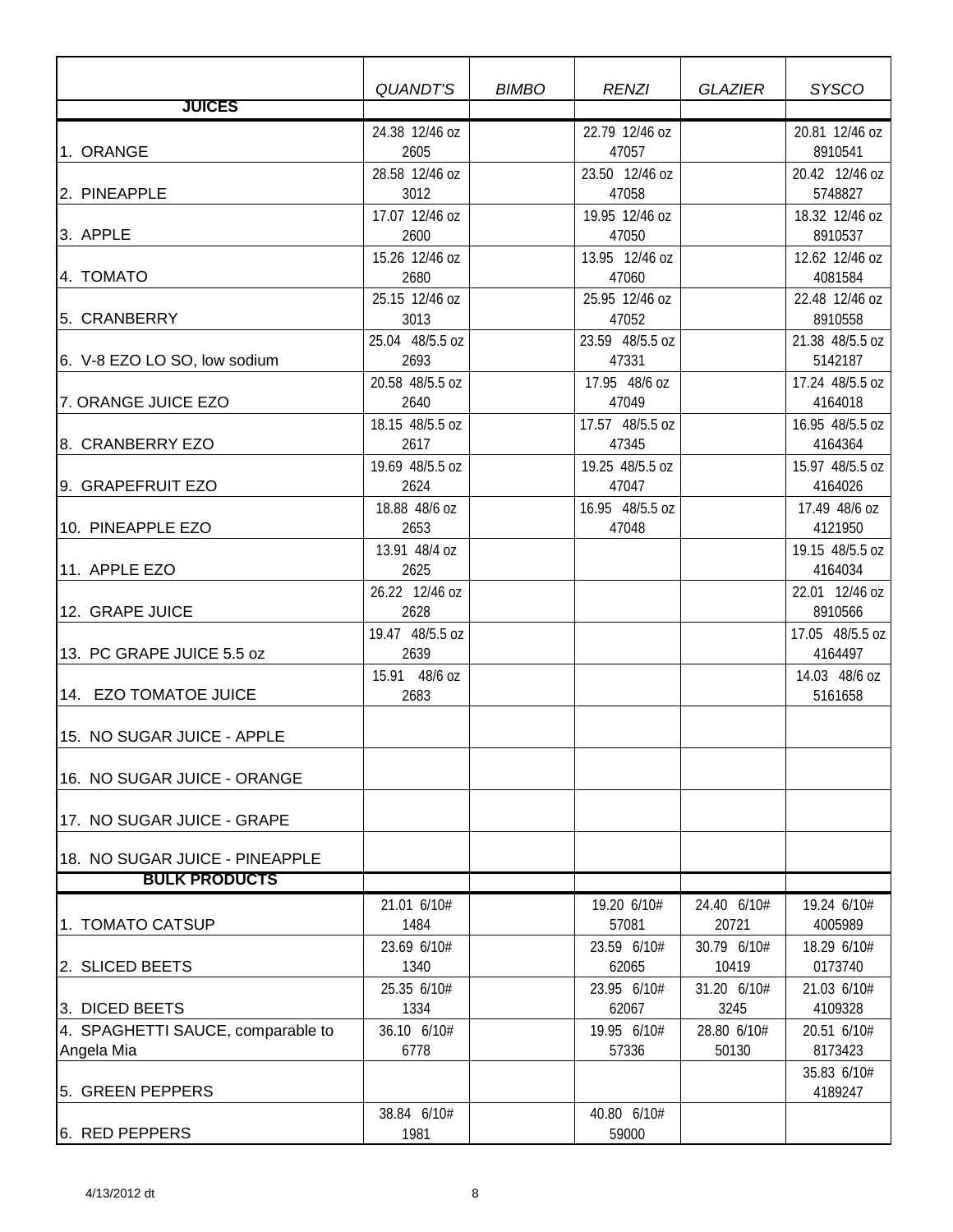|                                      | <b>QUANDT'S</b>     | <b>BIMBO</b> | <b>RENZI</b>         | <b>GLAZIER</b>       | <b>SYSCO</b>           |
|--------------------------------------|---------------------|--------------|----------------------|----------------------|------------------------|
|                                      | 41.66 6/10#         |              | 38.59 6/10#          |                      | 38.78 6/10#            |
| 7. MUSHROOMS                         | 1788                |              | 68025                |                      | 5072137                |
|                                      | 21.14 6/10#         |              | 19.95 6/10#          |                      | 18.87 6/10#            |
| 8. NORTHERN BEAN                     | 1180                |              | 62032                |                      | 4062360                |
|                                      | 36.61 6/5#          |              | 41.44 6/5.5#         |                      | 34.59 6/3.55#          |
| 9. POTATO PEARL Vitamin C Enriched   | 2082                |              | 34139                |                      | 4675138                |
| 10. STEWED TOMATO Grade A            | 21.68 6/10#<br>2214 |              | 21.59 6/10#<br>57015 | 27.80 6/10#<br>50148 | 20.13 6/10#<br>5096474 |
|                                      | 31.66 6/10#         |              | 28.59 6/10#          | 39.40 6/10#          | 28.65 6/10#            |
| 11. TOMATO PASTE Grade A             | 6783                |              | 57035                | 50136                | 4030664                |
|                                      | 34.78 6/10#         |              | 27.95 6/10#          |                      | 27.84 6/10#            |
| 12. SWEET POTATOES, syrup Grade A    | 2054                |              | 92369                |                      | 4114625                |
|                                      | 26.35 6/10#         |              | 18.77 6/10#          |                      | 17.92 6/10#            |
| 13. PIZZA SAUCE Grade A              | 2193                |              | 57051                |                      | 4189387                |
|                                      | 27.60 6/10#         |              | 23.95 6/10#          |                      | 25.53 6/10#            |
| <b>14. POTATOES DICED</b>            | 2052                |              | 62084                |                      | 4108866                |
|                                      | 18.46 6/10#         |              |                      |                      | 16.94 6/10#            |
| 15. TOMATO SAUCE                     | 2294                |              |                      |                      | 4001921                |
| 16. FRESH VAC PACKED DICED           |                     |              |                      |                      | 14.83 2/10#            |
| <b>POTATOES</b>                      |                     |              |                      |                      | 2598159                |
|                                      | 38.67 4/gal         |              |                      |                      | 17.35 4/gal            |
| 17. CANNONBALL BBQ SAUCE             | 8283                |              |                      |                      | 8902134                |
| 18. CANNED BEEF STEW                 | 70.72 6/10#<br>6848 |              |                      |                      | 62.93 6/10#<br>4067039 |
|                                      | 28.85 6/10#         |              |                      | 32.49 6/10#          | 20.30 6/10#            |
| 19. CANNED CREAM STYLE CORN          | 1626                |              |                      | 10593                | 0582106                |
|                                      | 27.75 6/10#         |              |                      | 28.19 6/10#          | 22.96 6/10             |
| 20. CANNED CHILI SAUCE               | 1496                |              |                      | 50137                | 5096490                |
|                                      | 25.15 6/10#         |              |                      | 29.40 6/10#          | 19.41 6/10#            |
| 21. CANNED GREEN BEANS               | 1216                |              |                      | 7259                 | 8538348                |
|                                      | 27.10 6/10#         |              |                      | 31.00 6/10#          | 21.52 6/10#            |
| 22. CANNED WAX BEANS                 | 1290                |              |                      | 3372                 | 4935854                |
|                                      | 20.87 6/10#         |              |                      | 25.05 6/10#          | 21.09 6/10#            |
| 23. CANNED KIDNEY BEANS              | 1168                |              |                      | 10159                | 6275018                |
|                                      | 31.66 6/10#         |              |                      |                      | 23.77 12/50 oz         |
| 24. BROWN GRAVEY                     | 6827                |              |                      |                      | 4184727                |
|                                      |                     |              |                      |                      | 17.73 6/10#            |
| 25. PINTO BEANS                      |                     |              |                      |                      | 3362274                |
| 26. LOW FAT MAYONNAISE               |                     |              |                      |                      | 26.36 4/gal<br>6912735 |
|                                      | 38.87 4/gal         |              |                      |                      | 29.93 4/gal            |
| 27. COLE SLAW DRESSING               | 8310                |              |                      |                      | 4002499                |
| <b>FRUITS</b>                        |                     |              |                      |                      |                        |
|                                      | 19.09 6/10#         |              | 22.95 6/10#          | 23.78 6/10#          | 18.61 6/10#            |
| 1. APPLESAUCE Unsweetened, Grade A   | 127                 |              | 65045                | 0338                 | 7302151                |
|                                      | 21.72 72/4 oz       |              |                      |                      | 18.60 72/4 oz          |
| 2. PC APPLESAUCE, 40Z                | 146                 |              |                      |                      | 6818579                |
|                                      | 45.60 6/10#         |              |                      |                      | 38.89 6/10#            |
| 3. CRANBERRY SAUCE Whole, Grade A    | 334                 |              |                      |                      | 5729983                |
|                                      | 41.19 6/10#         |              | 34.75 6/101 oz       |                      | 35.25 6/101 oz         |
| 4. CRANBERRY SAUCE, Jellied, Grade A | 355                 |              | 64050                |                      | 4608907                |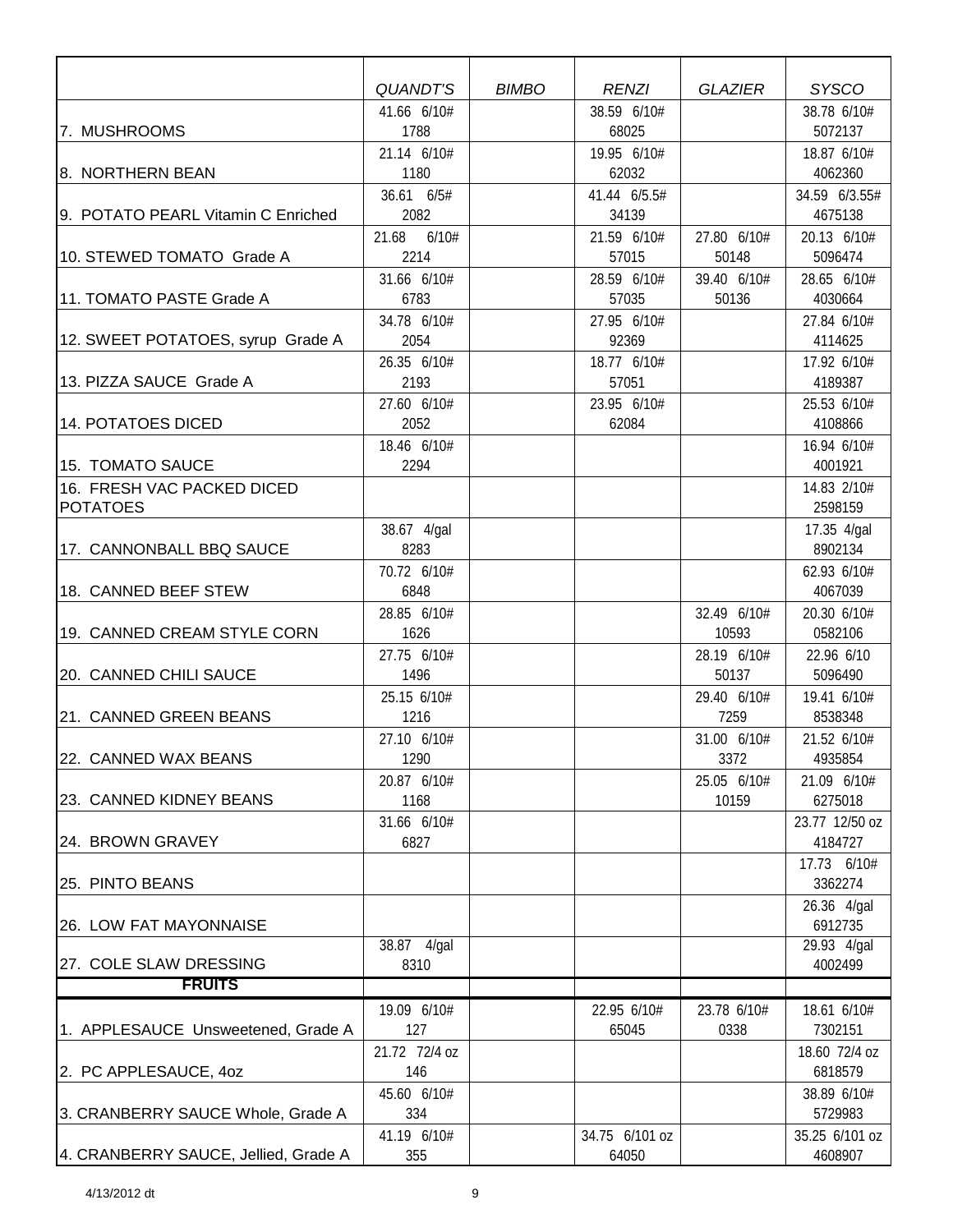|                                                                 | <b>QUANDT'S</b>         | <b>BIMBO</b> | <b>RENZI</b>         | <b>GLAZIER</b> | <b>SYSCO</b>           |
|-----------------------------------------------------------------|-------------------------|--------------|----------------------|----------------|------------------------|
|                                                                 | 32.68 6/10#             |              | 29.50 6/10#          | 39.40 6/10#    | 31.23 6/10#            |
| 5. FRUIT COCKTAIL                                               | 410                     |              | 63101                | 6450           | 4503124                |
| 6. PEACHES yellow, light cling halves,                          |                         |              | 27.95 6/10#          |                | 28.61 6/10#<br>4331914 |
| Grade A                                                         |                         |              | 63042 sliced         |                |                        |
|                                                                 | 31.02 6/10#             |              | 27.95 6/10#          |                | 28.02 6/10#            |
| 7. PEACHES sliced, light Grade A                                | 585                     |              | 63042                |                | 4218996                |
|                                                                 | 27.27 6/10#             |              | 26.95 6/10#          |                | 28.61 6/10#            |
| 8. PEARS halves, light Grade A                                  | 642                     |              | 64011                |                | 4261889                |
|                                                                 | 28.41 6/10 645<br>diced |              | 25.95 6/10#<br>64012 |                | 25.88 6/10#<br>6109981 |
| 9. PEARS pieces, light Grade A                                  | 25.06 6/10#             |              | 24.95 6/10#          |                | 22.66 6/10#            |
| 10. CRUSHED PINEAPPLE: fancy, juice<br>Hawaiian Coarse, Grade A | 770                     |              | 64045                |                | 8921201                |
| 11. SLICED APPLES: sliced, juice or water                       | 40.28 6/10#             |              | 28.95 6/10#          |                | 26.11 6/10#            |
| packed, Grade A                                                 | 104                     |              | 63045                |                | 4119343                |
|                                                                 | 24.84 6/10#             |              | 25.00 6/10#          | 29.18 6/10#    | 22.92 6/10#            |
| 12. PINEAPPLE TIDBITS: light, Grade A                           | 784                     |              | 64043                | 905267         | 6588297                |
| 13. PINEAPPLE, sliced, juice packed,                            | 28.41 6/10#             |              | 25.85 6/10#          |                | 26.43 6/10#            |
| Grade A                                                         | 730                     |              | 63037                |                | 1097807                |
|                                                                 | 43.39 6/10#             |              | 25.50 6/10#          | 35.68 6/10#    | 25.81 6/10#            |
| 14. MANDARIN ORANGE, sections, light                            | 490                     |              | 66031                | 6615           | 1009208                |
| 15. FRUIT MEDLEY, Festival/Classic,                             |                         |              | 29.75 18#            |                | 13.38 1/8#             |
| melon pieces, grapes, etc                                       |                         |              | 31203                |                | 2527786                |
| 16. TROPICAL FRUIT, papaya, banana,                             | 40.59 6/10#             |              | 27.00 6/10#          |                | 27.94 6/10#            |
| etc.                                                            | 431                     |              | 64030                |                | 0029102                |
|                                                                 | 30.22 24/6pk            |              |                      |                | 28.21 144/1.5 oz       |
| 17. SEEDLESS RAISINS                                            | 3962                    |              |                      |                | 9387317                |
| 18. FROZEN STRAWBERRIES,                                        | 40.97 6/6.5#            |              |                      |                | 31.21 30#              |
| <b>UNSWEETENED</b>                                              | 10018                   |              |                      |                | 1024439                |
| 19. FROZEN STRAWBERRIES,                                        |                         |              |                      | 43.15 6/6.5#   | 35.84 6/6.5#           |
| <b>SWEETENED</b>                                                |                         |              |                      | 16130          | 7652409                |
|                                                                 |                         |              |                      |                | 48/4 oz 19.85          |
|                                                                 |                         |              |                      |                | peach 9704917 /        |
|                                                                 |                         |              |                      |                | 21.03 mix 9705047 /    |
| 20. FRUIT CUPS                                                  |                         |              |                      |                | 19.81 pear 9704974     |
|                                                                 | 38.96 6/10#             |              |                      |                | 30.91 6/10#<br>0029078 |
| 21. APRICOTS<br><b>VEGETABLES - FROZEN</b>                      | 169                     |              |                      |                |                        |
|                                                                 |                         |              |                      | 18.96 12/2#    |                        |
| 1. CUT GREEN BEANS, Grade A                                     | 13.66 20#<br>12110      |              | 12.50 20#<br>45130   | 15290          | 25.10 20#<br>3777562   |
|                                                                 | 23.56 12/2.5#           |              | 22.80 12/2#          |                | 22.75 12/2#            |
| 2. CUT WAX BEANS, Grade A                                       | 12058                   |              | 45256                |                | 1877026                |
|                                                                 | 13.72 20#               |              | 14.10 20#            | 22.80 12/2.5#  | 23.02 3/10#            |
| 3. CUT BROCCOLI, Grade A                                        | 12015                   |              | 45131                | 15350          | 4073318                |
|                                                                 | 20.58 12/2#             |              | 22.95 20#            | 17.76 12/2#    | 18.47 12/2#            |
| 4. BRUSSEL SPROUTS, Grade A                                     | 12020                   |              | 44984                | 15420          | 7288091                |
|                                                                 | 11.57 20#               |              | 10.69 20#            | 14.64 12/2#    | 17.44 3/10#            |
| 5. CUT CARROTS, Grade A                                         | 12104                   |              | 45132                | 15480          | 3835865                |
|                                                                 | 17.55 20#               |              | 16.35 20#            | 19.92 12/2#    | 17.20 12/2#            |
| 6. BABY CARROTS, whole Grade A                                  | 12106                   |              | 45228                | 15500          | 1055508                |
|                                                                 | 23.23 12/3#             |              | 25.95 12/3#          | 24.84 12/3#    | 22.61 12/3#            |
| 7. SPINACH, chopped Grade A                                     | 12084                   |              | 45232                | 443332         | 0382937                |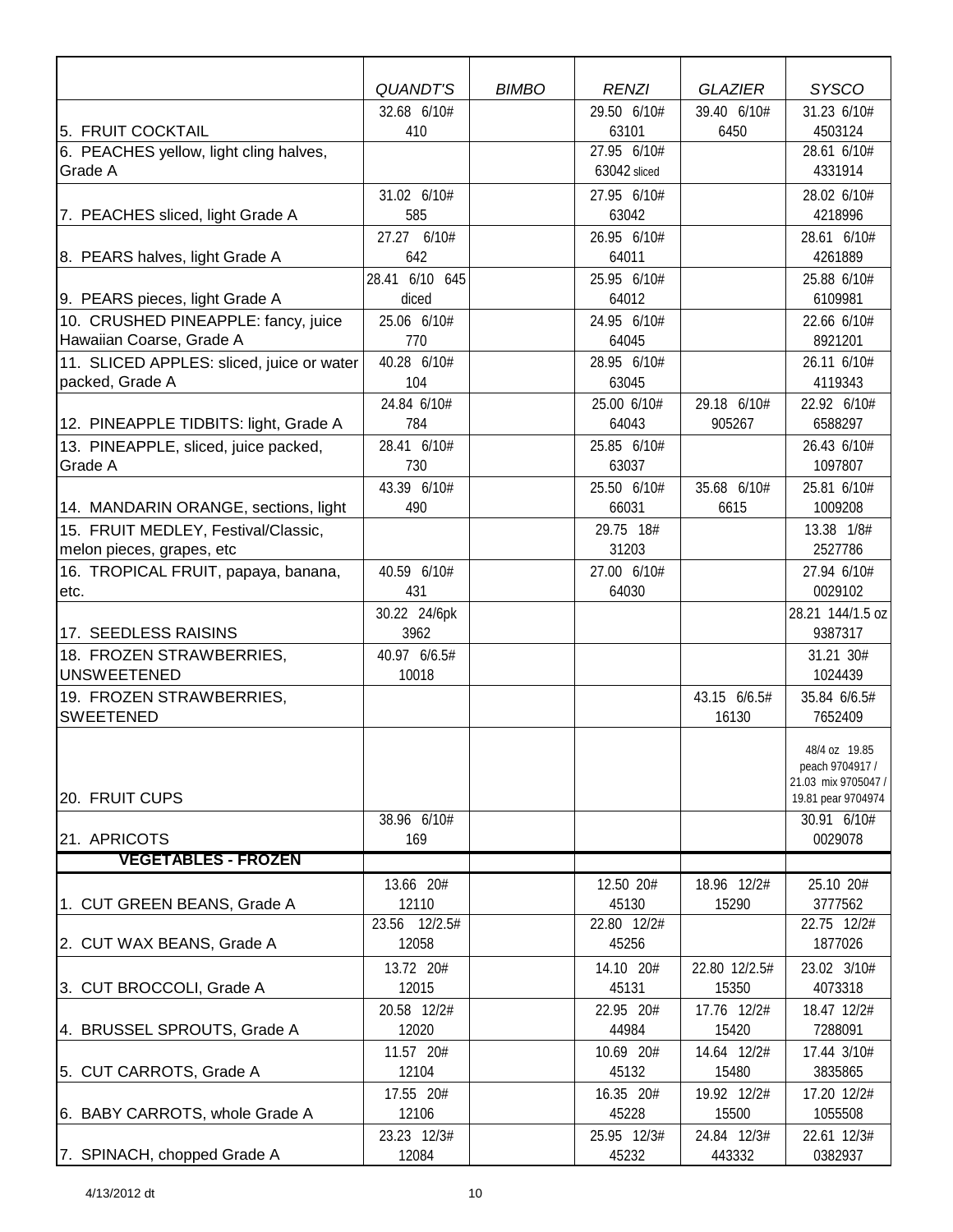|                                     | QUANDT'S            | <b>BIMBO</b> | <b>RENZI</b> | <b>GLAZIER</b> | <b>SYSCO</b>          |
|-------------------------------------|---------------------|--------------|--------------|----------------|-----------------------|
|                                     | 17.88 12/2.5#       |              | 24.00 12/2#  | 19.20 12/2#    | 15.68 12/2#           |
| 8. CAULIFLOWER, grade A             | 12026               |              | 45257        | 15510          | 3772514               |
|                                     | 17.93 20#           |              | 17.00 20#    | 27.30 12/2.5#  | 24.79 3/10#           |
| 9. CORN, Grade A                    | 12120               |              | 45133        | 15560          | 3836889               |
| 10. MIXED VEGETABLES Grade A, 5 way | 17.64 20#           |              | 15.00 20#    | 26.10 12/2.5#  | 21.98 12/2.5#         |
| mix                                 | 12121               |              | 45134        | 15640          | 1263623               |
|                                     | 18.82 20#           |              | 19.29 20#    |                | 17.50 12/2#           |
| 11. ORIENTAL BLEND, Grade A         | 12126               |              | 45259        |                | 8491383               |
|                                     | 17.58 20#           |              | 16.50 20#    | 25.50 12/2.5#  | 27.08 3/10#           |
| 12. SWEET PEAS, Grade A             | 12114               |              | 45267        | 15780          | 3837903               |
|                                     | 25.06 12/2.5#       |              | 16.95 20#    |                | 23.52 30#             |
| 13. PEAS/CARROTS, Grade A           | 12079               |              | 45137        |                | 3959277               |
|                                     | 34.60 12/4#         |              | 32.30 12/4#  |                | 32.65 12/4#           |
| 14. HUBBARD SQUASH, Grade A         | 12091               |              | 45174        |                | 0571240               |
|                                     | 18.04 6/2.5#        |              | 31.95 6/2.5# |                | 20.25 6/2.5#          |
| 15. ASPARAGUS, Grade A              | 12005               |              | 45233        |                | 1532159               |
|                                     | 22.93 12/2#         |              | 23.25 12/2#  |                | 23.09 12/2#           |
| 16. IT CUT GREEN BEANS, Grade A     | 12062               |              | 45254        |                | 1389931               |
|                                     | 19.27 12/2#         |              | 22.25 12/2#  |                | 16.78 12/2#           |
| 17. BROCCOLI SPEARS, Grade A        | 12012               |              | 45229        |                | 7288119               |
|                                     | 31.58 12/2.5#       |              |              |                | 20.73 20#             |
| 18. LIMA BEANS, Grade A             | 12008               |              |              |                | 1496793               |
|                                     | 20.68 12/2#         |              | 17.95 20#    |                | 18.74 12/2#           |
| 19. CAPRI MIX, Grade A              | 12131               |              | 45318        |                | 1528769               |
|                                     | 17.83 20#           |              | 17.95 20#    | 25.92 12/2#    | 26.44 3/10#           |
| 20. ITALIAN MIX, Grade A            | 12130               |              | 45234        | 15620          | 3840816               |
|                                     | 17.66 20#           |              | 17.59 20#    |                | 23.93 30#             |
| 21. WINTER BLEND, Grade A           | 12129               |              | 45320        |                | 3890969               |
|                                     | 22.63 20#           |              | 21.95 12/2#  |                | 19.06 12/2#           |
| 22. SCAND BLEND, Grade A            | 12133               |              | 45248        |                | 1474980               |
|                                     | 23.86 12/2#         |              |              |                | 25.38 6/4#            |
| 23. JAPANESE STIR FRY, Grade A      | 12068               |              |              |                | 1874817               |
|                                     | 26.06 12/2#         |              |              |                | 29.12 6/4#            |
| 24. FAJITA STRIPS 12-2#             | 12092               |              |              |                | 2182665               |
|                                     | 16.27 20#           |              | 13.00 20#    | 18.24 12/2#    | 14.18 20#             |
| 25. CALIFORNIA BLEND, Grade A       | 12123<br>31.55 6/5# |              | 44601        | 15430          | 2222115<br>19.03 6/5# |
| 26. BREAKFAST CUBE POTATOES         | 12225               |              |              |                | 3644036               |
|                                     | 23.11 12/2#         |              |              |                | 18.02 12/2#           |
| 27. FRENCH GREEN BEANS              | 12056               |              |              |                | 0672356               |
|                                     | 13.88 12/2#         |              |              |                | 7.78 6/2#             |
| <b>28. DICED ONIONS</b>             | 12207               |              |              |                | 6191712               |
|                                     | 16.65 6/5#          |              |              |                | 18.66 6/5#            |
| 29. FRENCH FRIES                    | 12152               |              |              |                | 8897878               |
|                                     | 24.67 12/3#         |              |              |                | 25.62 12/3#           |
| 30. FROZEN ZUCCHINI                 | 12090               |              |              |                | 1648369               |
|                                     | 25.47 12/2#         |              |              |                | 36.28 30#             |
| 31. FROZEN PEARL ONIONS             | 12087               |              |              |                | 3959194               |
|                                     | $26.13$ 12/2#       |              |              |                | 19.14 12/2#           |
| 32. FROZEN DICED GREEN PEPPERS      | 12063               |              |              |                | 1876069               |
| <b>PUDDING</b>                      |                     |              |              |                |                       |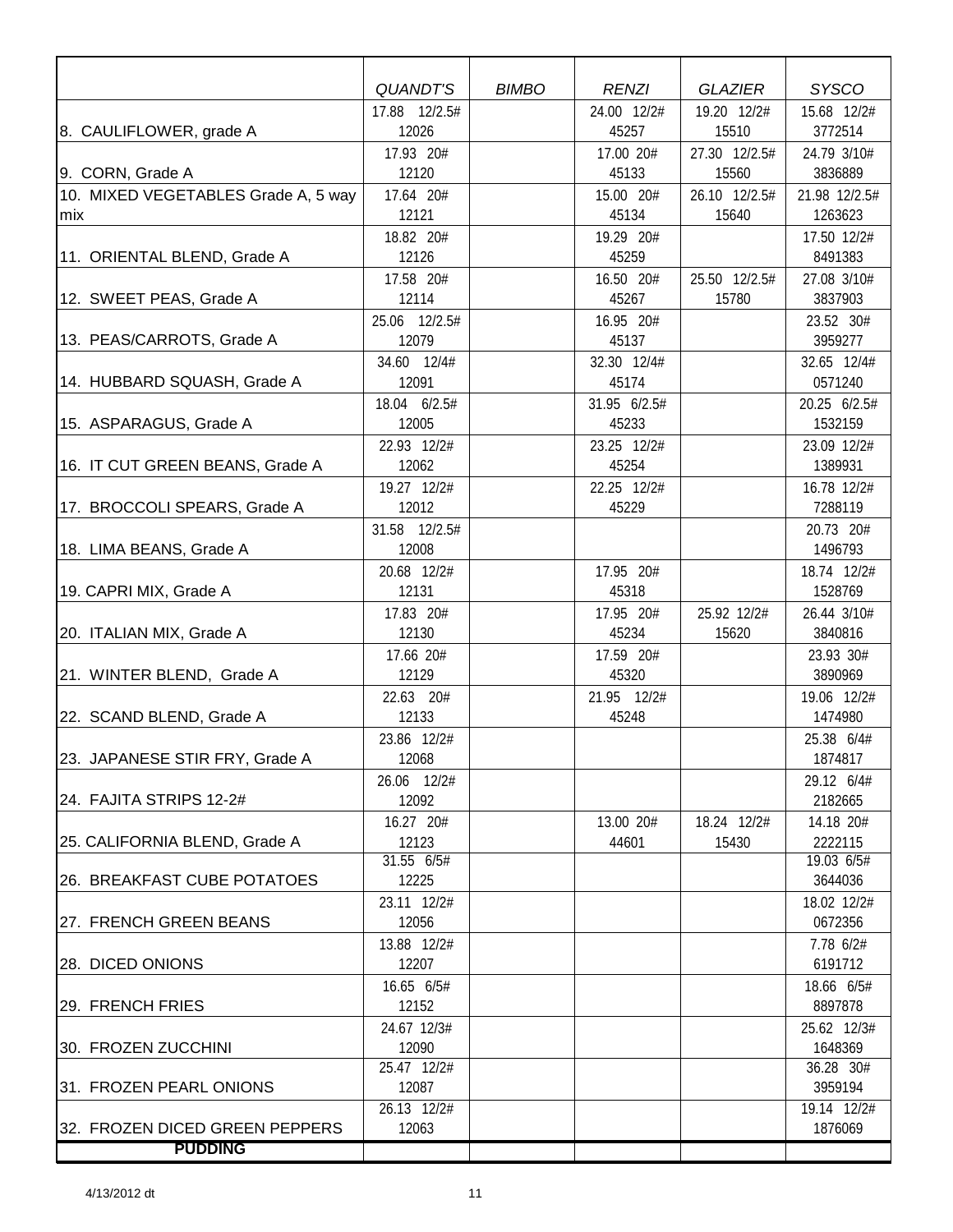|                                 | QUANDT'S                                                 | <b>BIMBO</b> | <b>RENZI</b>                | <b>GLAZIER</b> | <b>SYSCO</b>                                                                                                                                                                                                                                  |
|---------------------------------|----------------------------------------------------------|--------------|-----------------------------|----------------|-----------------------------------------------------------------------------------------------------------------------------------------------------------------------------------------------------------------------------------------------|
|                                 | 27.96 12/24 oz                                           |              |                             |                | 22.36 12/24 oz                                                                                                                                                                                                                                |
| 1. REGULAR CHOCOLATE            | 6087                                                     |              |                             |                | 7461296                                                                                                                                                                                                                                       |
| 2. REGULAR BUTTERSCOTCH         | 24.04 6/10#<br>6112                                      |              |                             |                | 24.91 12/24 oz<br>4325908                                                                                                                                                                                                                     |
| 3. REGULAR VANILLA              | 27.96 12/24 oz<br>6088                                   |              |                             |                | 14.80 12/24 oz<br>7461353                                                                                                                                                                                                                     |
|                                 | 59.24 12/28 oz                                           |              |                             |                |                                                                                                                                                                                                                                               |
| 4. REGULAR PISTACHIO            | 6055 Special Order                                       |              |                             |                |                                                                                                                                                                                                                                               |
| 5. SUGAR FREE                   | 44.09 24/3.4 oz<br>van 6060 / choc 6061<br>/ butter 6062 |              |                             |                | 12/3.5 oz 18.76<br>choc:6798658 / 18.84<br>van:6798637                                                                                                                                                                                        |
| <b>6. SNACK PACK PUDDINGS</b>   | 18.70 48/4 oz<br>choc 4153 / van<br>4152                 |              |                             |                | 48/3.5 oz 15.02<br>butter:6213615 &<br>tapicoa:6051452 /<br>15.13 choc:5661582<br>& van:5763834                                                                                                                                               |
| 7. DIABETIC SNACK PACK PUDDINGS |                                                          |              |                             |                | 20.21 48/4 oz<br>rice:6959159 /<br>tapioca: 1642362/<br>choc: 2496560 /<br>van:2619500                                                                                                                                                        |
| 8. TAPIOCA PUDDING              | 27.19 6/10#<br>6120<br>24.04 6/10#                       |              |                             |                | 50.40 12/24 oz<br>4222782                                                                                                                                                                                                                     |
| 9. LEMON PUDDING                | 6114                                                     |              |                             |                |                                                                                                                                                                                                                                               |
| JELLO                           |                                                          |              |                             |                |                                                                                                                                                                                                                                               |
|                                 |                                                          |              |                             |                |                                                                                                                                                                                                                                               |
| 1. REGULAR                      | 23.37 12/24 oz<br>5804 red / 5803<br>citrus              |              |                             |                | 12/24 oz 22.11 asst<br>citrus: 4010344 /<br>22.03 asst red:<br>4010310 / 27.20<br>cherry: 4010351 /<br>27.22 orange:<br>4010443 / 27.22 red<br>raspb: 4010450 /<br>20.99 lemon:<br>4010393 / 21.99<br>straw: 4010476 /<br>22.06 lime: 4010419 |
| 2. SUGAR FREE RED               | 38.57 18/2.75 oz<br>5807                                 |              |                             |                | 23.50 18/2.75 oz<br>7188711                                                                                                                                                                                                                   |
|                                 | 38.57 18/2.75 oz                                         |              |                             |                | 23.54 18/2.75 oz                                                                                                                                                                                                                              |
| 3. SUGAR FREE CITRUS            | 5808                                                     |              |                             |                | 7188701                                                                                                                                                                                                                                       |
| <b>DAIRY</b>                    |                                                          |              |                             |                |                                                                                                                                                                                                                                               |
| 1. MEXICAN SHREDDED CHEESE      | 45.07 4/5#<br>37332                                      |              | 43.00 4/5#<br>64376         |                | 37.60 4/5#<br>2406189                                                                                                                                                                                                                         |
|                                 | 4.53 lb 10#                                              |              | 29.50 10#                   | 3.45 lb 10#    | 23.62 2/5#                                                                                                                                                                                                                                    |
| 2. CHEESE, EXTRA SHARP, block   | 37470                                                    |              | 25064                       | 3208           | 3812971                                                                                                                                                                                                                                       |
| 3. CHEESE AMER PROCESSED SLICED | 40.97 4/5#<br>37232                                      |              | 58.60 4/5#<br>25038 / 25039 |                | 37.51 4/5#<br>9493388                                                                                                                                                                                                                         |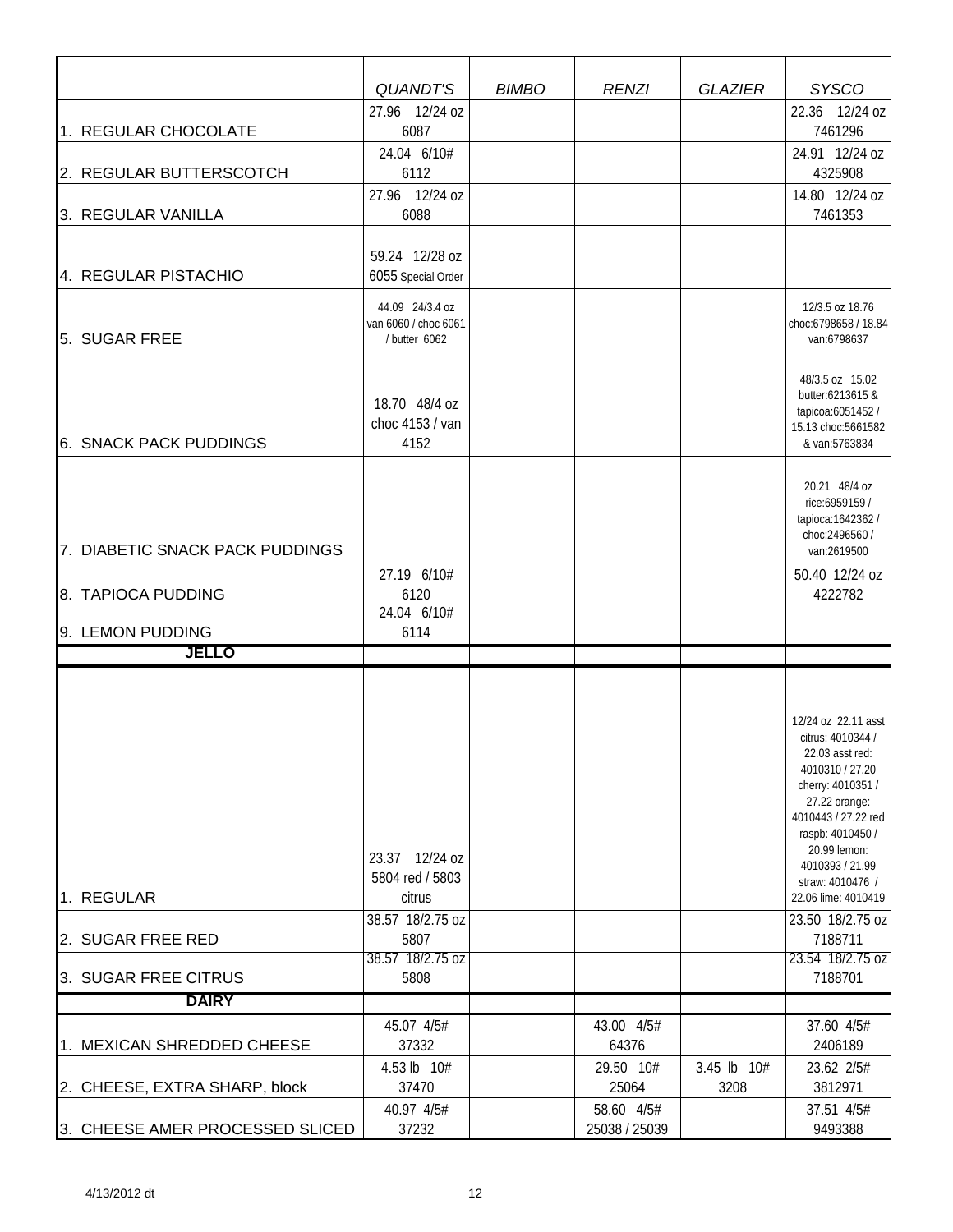|                                        | <b>QUANDT'S</b>                   | <b>BIMBO</b> | <b>RENZI</b>   | <b>GLAZIER</b>  | <b>SYSCO</b>                              |
|----------------------------------------|-----------------------------------|--------------|----------------|-----------------|-------------------------------------------|
|                                        | 25.74 4/gal                       |              | 24.95 4/gal    |                 |                                           |
| 4. MAYONNAISE                          | 8419                              |              | 56206          |                 |                                           |
|                                        | 20.54 30/1#                       |              | 20.00 30/1#    | 24.10 30/1#     | 21.96 30/1#                               |
| 5. MARGARINE                           | 37075                             |              | 29088          | 10206           | 0417527                                   |
|                                        | 2.04 lb 4/5#                      |              | 20.00 4/5#     |                 | 59.51 6/5#                                |
| 6. MOZZARELLA CHEESE SHREDDED          | 37614                             |              | 25155          |                 | 7483654                                   |
|                                        | 61.21 4/5#                        |              |                |                 | 53.79 4/5#                                |
| 7. PARMESAN CHEESE                     | 37217                             |              |                |                 | 6370571                                   |
| 8. PIZZA CRUST, 12x16" rectangular par | 29.65 10/44 oz                    |              | 25.50 10/43 oz |                 | 37.73 14/12 x                             |
| baked                                  | 16385                             |              | 37807          |                 | 16 2286482                                |
| 9. YOGURT: 24/4 oz CONTAINERS PER      | 19.73 48/4 oz                     |              |                |                 | 10.50 48/4 oz                             |
| <b>CASE</b>                            | 37925                             |              |                |                 | 8605501                                   |
|                                        | 35.62 6/5#                        |              |                |                 | 13.34 4/5#                                |
| 10. LOWFAT COTTAGE CHEESE              | 37408                             |              |                |                 | 5020169                                   |
|                                        | 43.71 4/5#                        |              |                |                 | 42.84 4/5#                                |
| 11. SHREDDED SHARP CHEESE              | 37315                             |              |                |                 | 1159946                                   |
|                                        | 38.46 3/gal                       |              |                |                 | 27.50 3/gal                               |
| 12. LIQUID BUTTER                      | 7248                              |              |                |                 | 4577391                                   |
|                                        | 25.70 12/14 oz                    |              |                |                 | 41.20 12/32 oz                            |
| 13. READY WHIP TOPPING                 | 10316                             |              |                |                 | 7500570                                   |
| 14. PC MARGARINE cups                  | 23.32 600/5 gm<br>37061           |              |                | 50068           | 24.14 600/5 grm 13.38 900/5 gm<br>6631123 |
|                                        |                                   |              |                |                 |                                           |
|                                        | 20.38 90 (8#)                     |              |                |                 | 18.41 720/5 gm<br>8415242                 |
| 15. PC BUTTER cups                     | 37368                             |              |                |                 |                                           |
|                                        | 35.62 6/5#                        |              |                | 26.39 4/5#      | 13.34 2/5#                                |
| 16. 1% COTTAGE CHEESE                  | 37408                             |              |                | 151309          | 5020169                                   |
|                                        | 28.94 6/5#                        |              |                | 26.35 4/5#      | 27.65 6/5#                                |
| 17. SOUR CREAM                         | 10315                             |              |                | 340309          | 1309194                                   |
| 18. LIGHT YOGURT - assorted flavors    | 20.18 48/4 oz 37909               |              |                |                 |                                           |
|                                        | blueberry / vanilla<br>70.78 6/5# |              |                | 3.40 lb $8#Avg$ | 2.71 lb 2/8#Avg                           |
| 19. CHEESE, SWISS                      | 37342                             |              |                | 3093            | 9282237                                   |
| <b>COOKIES &amp; CRACKERS</b>          |                                   |              |                |                 |                                           |
| 1. GRAHAM CRACKERS, individual         | 21.29 200/2 ct                    |              |                |                 | 12.01 200/2ct                             |
| packages                               | 7944                              |              |                |                 | 3156015                                   |
| 2. SALTINES UNSALTED TOPS,             | 14.02 200/2 ct                    |              | 16.25 500/2 ct |                 | 18.17 500/2ct                             |
| individual packages                    | 7784                              |              | 73312          |                 | 4455028                                   |
|                                        | 40.45 120/1 oz                    |              | 37.00 120/1 oz |                 | 35.23 120/1 oz                            |
| 3. FIG NEWTONS/indivudual pkgs.        | 8090                              |              | 72024          |                 | 4220554                                   |
|                                        |                                   |              |                |                 |                                           |
| 4. FIG NEWTONS #1                      |                                   |              |                |                 |                                           |
| 5. SUGAR COOKIES frozen ready to bake  | 54.49 240/1.5                     |              | 32.90 240/1 oz |                 | 30.28 216/1.5                             |
| dough                                  | oz 13386                          |              | 37439          |                 | oz 6219828                                |
| 6. PEANUT BUTTER COOKIES ready to      | 58.07 240/1.5 oz                  |              |                |                 | 36.22 216/1.5 oz                          |
| bake frozen dough                      | 13382                             |              |                |                 | 6219869                                   |
| 7. CHOCOLATE CHIP COOKIES frozen       | 56.92 240/1.5 oz                  |              | 35.00 240/1 oz |                 | 35.71 216/1.5 oz                          |
| ready to bake dough                    | 13383                             |              | 37436          |                 | 6217566                                   |
|                                        | 33.77 120/1 oz                    |              |                |                 | 30.46 120/1 oz                            |
| 8. LORNA DOONE COOKIE                  | 8085                              |              |                |                 | 4125852                                   |
|                                        | 41.97 120/3 ct                    |              |                |                 |                                           |
| 9. SUGAR FREE COOKIE: Lemon            | 7808                              |              |                |                 |                                           |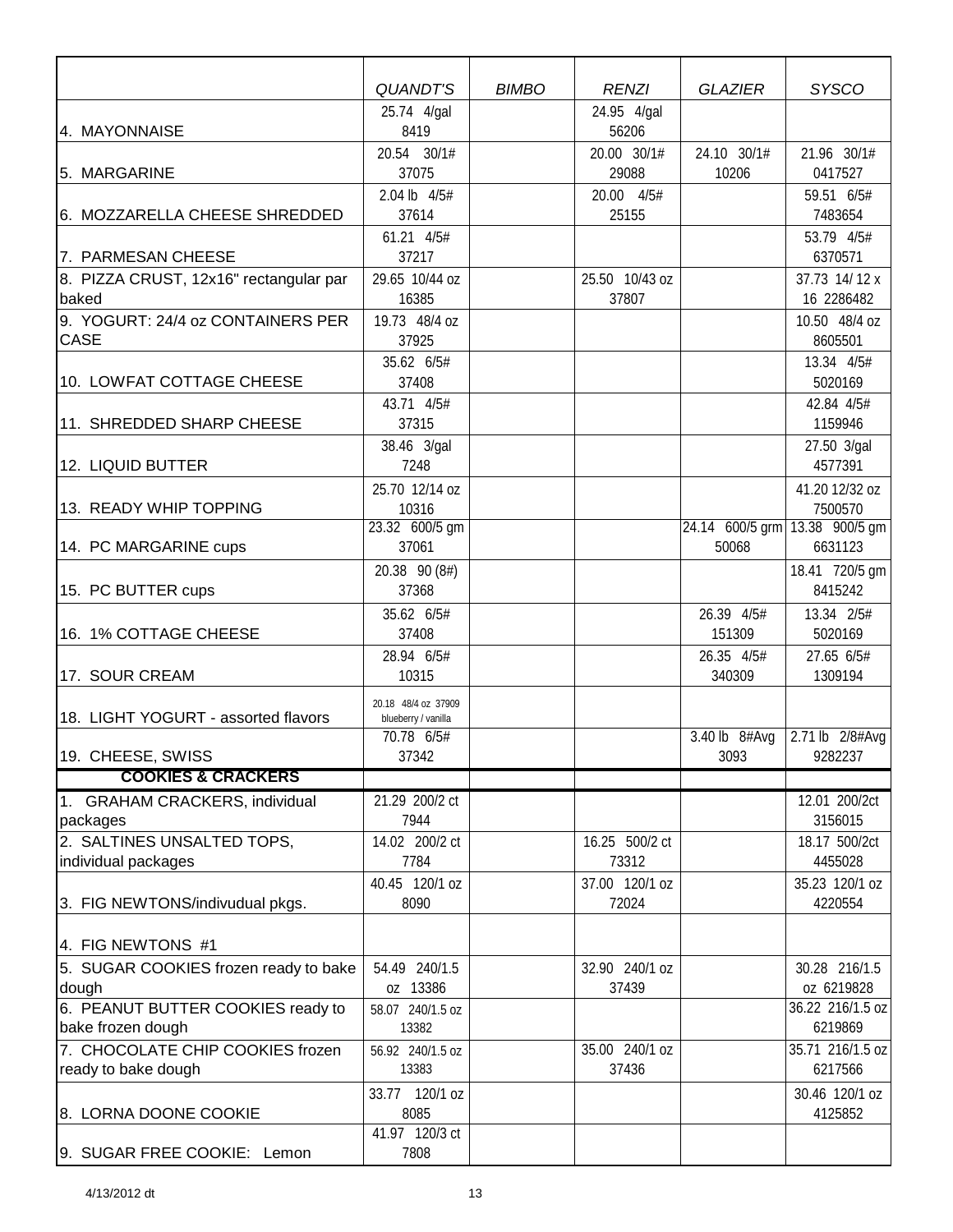|                                                               | QUANDT'S                                  | <b>BIMBO</b> | <b>RENZI</b> | <b>GLAZIER</b> | <b>SYSCO</b>                                                                                                                         |
|---------------------------------------------------------------|-------------------------------------------|--------------|--------------|----------------|--------------------------------------------------------------------------------------------------------------------------------------|
| 10. SUGAR FREE COOKIE: Chocolate                              | 41.91 120/3 ct<br>7800                    |              |              |                |                                                                                                                                      |
| 11. SUGAR FREE COOKIE: Short Bread                            | 41.93 120/8 ct<br>7804                    |              |              |                | 37.11 120/8 ct<br>3294980                                                                                                            |
| 11. WHITE CHIP MACADAMIAN NUT -<br>frozen ready to bake dough | 62.21 240/1.5<br>oz 13381                 |              |              |                | 43.86 213/1.5 oz<br>7220684                                                                                                          |
| <b>MISC</b>                                                   |                                           |              |              |                |                                                                                                                                      |
|                                                               | 22.51 144/1.5 oz                          |              |              |                | 17.23 144/1.5 oz                                                                                                                     |
| 1. FROZEN FRENCH TOAST                                        | 13285                                     |              |              |                | 3580487<br>11.18 144/.83 oz                                                                                                          |
| 2. FROZEN WAFFLES                                             | 13.22 144/1.3 oz<br>13276                 |              |              |                | 3788908                                                                                                                              |
| 3. FROZEN PANCAKES                                            | 13.18 144/1.2 oz<br>13270                 |              |              |                | 9.51 144/1.2 oz<br>0669200                                                                                                           |
| 4. READY MADE BISCUITS 3"                                     | 21.96 96/2 oz<br>13661                    |              |              |                | 18.55 120/2 oz<br>5083670                                                                                                            |
|                                                               | 30.64 120/2 oz                            |              |              |                | 22.62 240/1 oz                                                                                                                       |
| 5. READY MADE BISCUITS 2"                                     | 13664                                     |              |              |                | 5083571                                                                                                                              |
| <b>6. TORTILLA SHELLS</b>                                     | 24.55 12/60 ct<br>16266                   |              |              |                | 12.70 6" 24/12 ct<br>2385748 / 16.21<br>8.25" 20/12 ct<br>2385763 / 17.76 10"<br>16/12 ct 2385771 /<br>27.09 12" 12/12 ct<br>7327844 |
| 7. SPRAY COATING (pan)                                        | 22.83 6/14 oz<br>7292                     |              |              |                | 11.17 6/17 oz<br>4135380                                                                                                             |
| 8. SUGAR FREE HOT CHOCOLATE -                                 | 22.92 6/25 ct                             |              |              |                | 22.91 6/25                                                                                                                           |
| individual                                                    | 5126                                      |              |              |                | 7678281                                                                                                                              |
| 9. PC SUGAR FREE PANCAKE SYRUP                                | 37.50 200/1 oz<br>5793                    |              |              |                | 14.15 100/1 oz<br>5932280                                                                                                            |
| 10. PC PANCAKE SYRUP                                          | 7.99 100/1.5 oz<br>1537                   |              |              |                | 8.79 100/1.5 oz<br>8435273                                                                                                           |
| 11. PC HALF & HALF                                            |                                           |              |              |                | 8.48 400/3/8 oz<br>7459068                                                                                                           |
| 12. PC PEANUT BUTTER                                          | 46.81 200/.75<br>oz 4112                  |              |              |                | 32.82 200/.75 oz<br>8435638                                                                                                          |
| 13. PC JELLY - regular                                        | 8.55 200/10 gm<br>1534                    |              |              |                | 13.01 400/10 gm<br>4326013                                                                                                           |
| 14. PC JELLY - diet                                           | 18.75 200/12<br>gm 5796<br>37.64 24/12 oz |              |              |                | 15.17 200/12<br>gm 9778614<br>29.00 60/2.25 oz                                                                                       |
| 15. KETCHUP - small bottle                                    | 76019                                     |              |              |                | 4767661                                                                                                                              |
| 16. MUSTARD - small bottle                                    | 18.34 12/12 oz<br>4702                    |              |              |                |                                                                                                                                      |
| 17. 14 - 16 oz COFFEE                                         | 128.47 24/14 oz<br>9732                   |              |              |                | 52.90 18/14 oz<br>6957799                                                                                                            |
| 18. 14 - 16 oz DECAF COFFEE                                   | 112.50 24/12 oz<br>9733                   |              |              |                | 61.23 18/14 oz<br>6958045                                                                                                            |
| 19. PC SALT SUBSTITUTE                                        | 17.85 2000<br>4665                        |              |              |                |                                                                                                                                      |